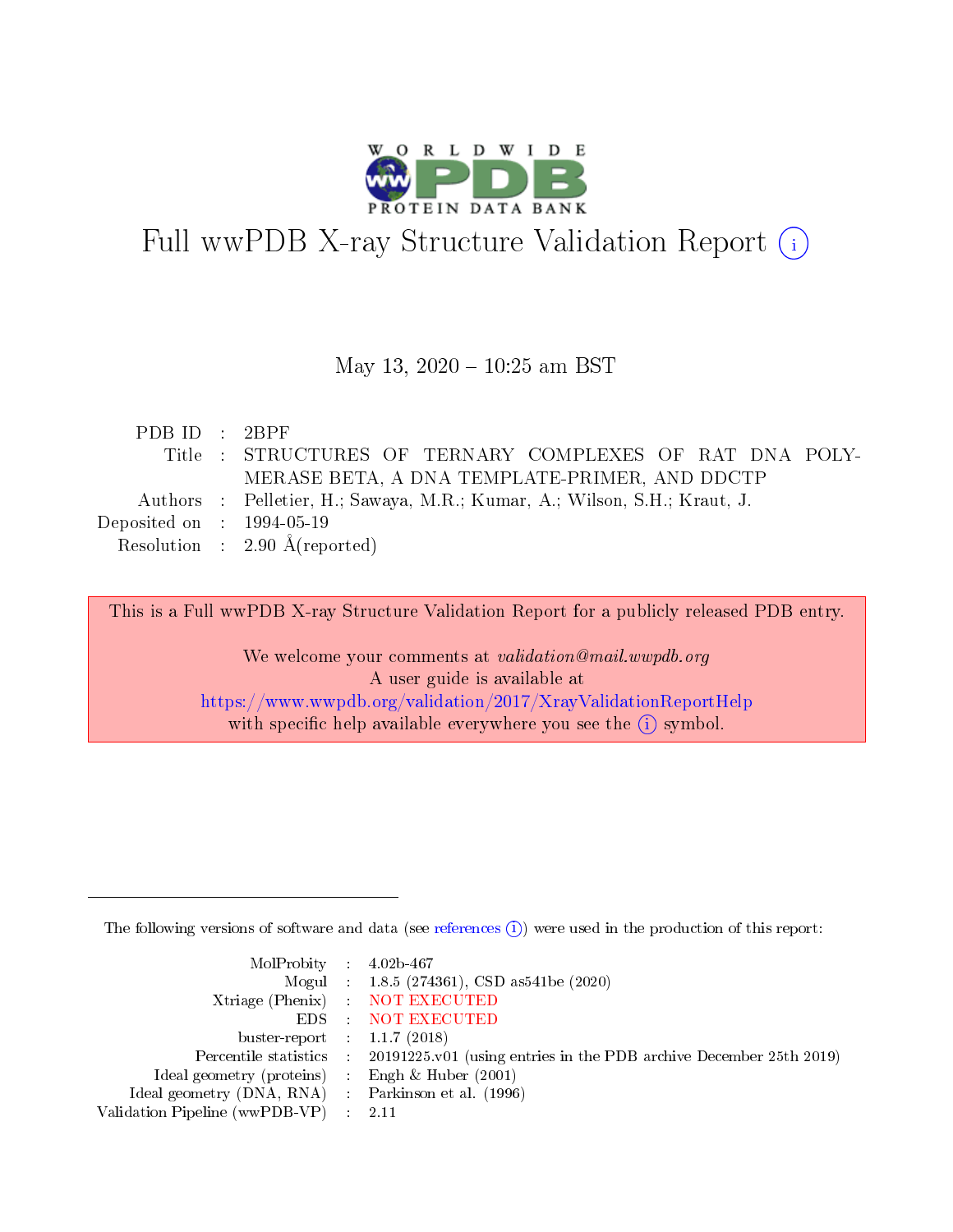# 1 [O](https://www.wwpdb.org/validation/2017/XrayValidationReportHelp#overall_quality)verall quality at a glance  $(i)$

The following experimental techniques were used to determine the structure: X-RAY DIFFRACTION

The reported resolution of this entry is 2.90 Å.

Percentile scores (ranging between 0-100) for global validation metrics of the entry are shown in the following graphic. The table shows the number of entries on which the scores are based.



| Metric.               | Whole archive       | Similar resolution                                 |
|-----------------------|---------------------|----------------------------------------------------|
|                       | (# $\rm{Entries}$ ) | $(\text{\#Entries, resolution range}(\text{\AA}))$ |
| Clashscore            | 141614              | $2172(2.90-2.90)$                                  |
| Ramachandran outliers | 138981              | $2115(2.90-2.90)$                                  |
| Sidechain outliers    | 138945              | $2117(2.90-2.90)$                                  |

The table below summarises the geometric issues observed across the polymeric chains and their fit to the electron density. The red, orange, yellow and green segments on the lower bar indicate the fraction of residues that contain outliers for  $\geq=3$ , 2, 1 and 0 types of geometric quality criteria respectively. A grey segment represents the fraction of residues that are not modelled. The numeric value for each fraction is indicated below the corresponding segment, with a dot representing fractions  $\epsilon = 5\%$ 

Note EDS was not executed.

|   | $\fbox{Mol}$ Chain   Length |     | Quality of chain |     |     |                 |
|---|-----------------------------|-----|------------------|-----|-----|-----------------|
| m |                             | 13% | 63%              |     | 25% |                 |
|   |                             | 29% | 14%              | 57% |     |                 |
|   | 335                         | 23% | 48%              |     | 22% | $\cdot$ $\cdot$ |

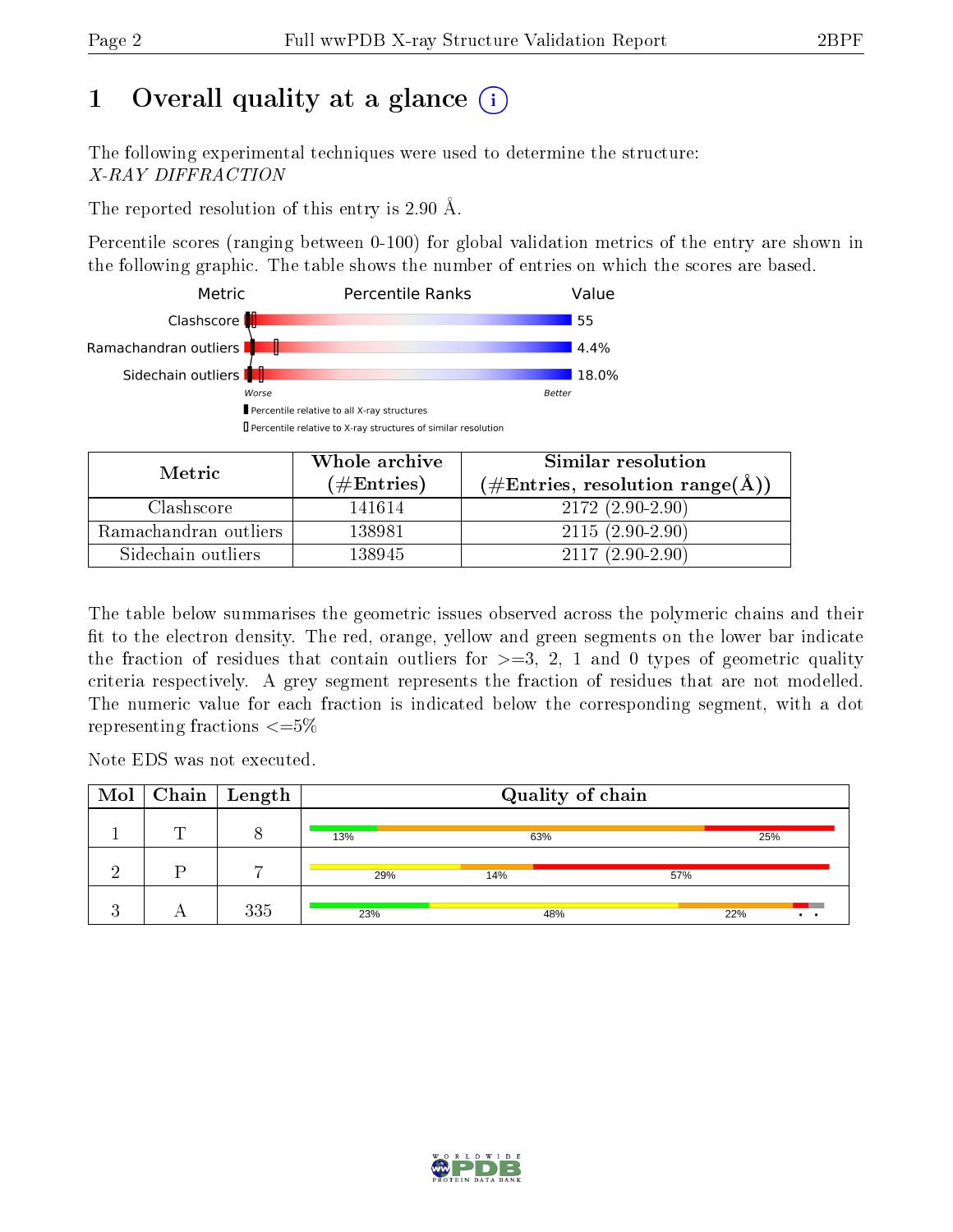# 2 Entry composition  $\left( \cdot \right)$

There are 6 unique types of molecules in this entry. The entry contains 2908 atoms, of which 0 are hydrogens and 0 are deuteriums.

In the tables below, the ZeroOcc column contains the number of atoms modelled with zero occupancy, the AltConf column contains the number of residues with at least one atom in alternate conformation and the Trace column contains the number of residues modelled with at most 2 atoms.

• Molecule 1 is a DNA chain called DNA  $(5-D(*GP*GP*GP*CP*CP*CP*CP*CP*CP*CP).$ 

| Mol | $\parallel$ Chain $\parallel$ Residues $\parallel$ |             | $\rm{Atoms}$ |  | $\text{ZeroOcc} \mid \text{AltConf} \mid \text{Trace}$ |  |
|-----|----------------------------------------------------|-------------|--------------|--|--------------------------------------------------------|--|
|     |                                                    | Total C N O |              |  |                                                        |  |
|     |                                                    | 167         | 77 34 48     |  |                                                        |  |

• Molecule 2 is a DNA chain called DNA  $(5)-D(*CP*GP*GP*CP*CP*CP*C)-3'$ .

| Mol | Chain Residues |                    | $\rm{Atoms}$ |  | $\text{ZeroOcc}$   AltConf   Trace |  |
|-----|----------------|--------------------|--------------|--|------------------------------------|--|
| ↵   | $\overline{ }$ | Total C N O<br>138 | 66 27 39     |  |                                    |  |

• Molecule 3 is a protein called PROTEIN (DNA POLYMERASE BETA (E.C.2.7.7.7)).

| Mol | $\Box$ Chain $\Box$ | Residues | $\rm{Atoms}$        |          |     |     | ZeroOcc∣ | $\mid$ AltConf $\mid$ Trace $\mid$ |  |  |
|-----|---------------------|----------|---------------------|----------|-----|-----|----------|------------------------------------|--|--|
|     |                     | 324      | $\rm Total$<br>2543 | $1603\,$ | 449 | 482 |          |                                    |  |  |

• Molecule 4 is MAGNESIUM ION (three-letter code: MG) (formula: Mg).

|  | $Mol$   Chain   Residues | Atoms | $\,$ ZeroOcc   AltConf $\,$ |  |
|--|--------------------------|-------|-----------------------------|--|
|  |                          | Total |                             |  |

 Molecule 5 is 2',3'-DIDEOXYCYTIDINE 5'-TRIPHOSPHATE (three-letter code: DCT) (formula:  $C_9H_{16}N_3O_{12}P_3$ ).

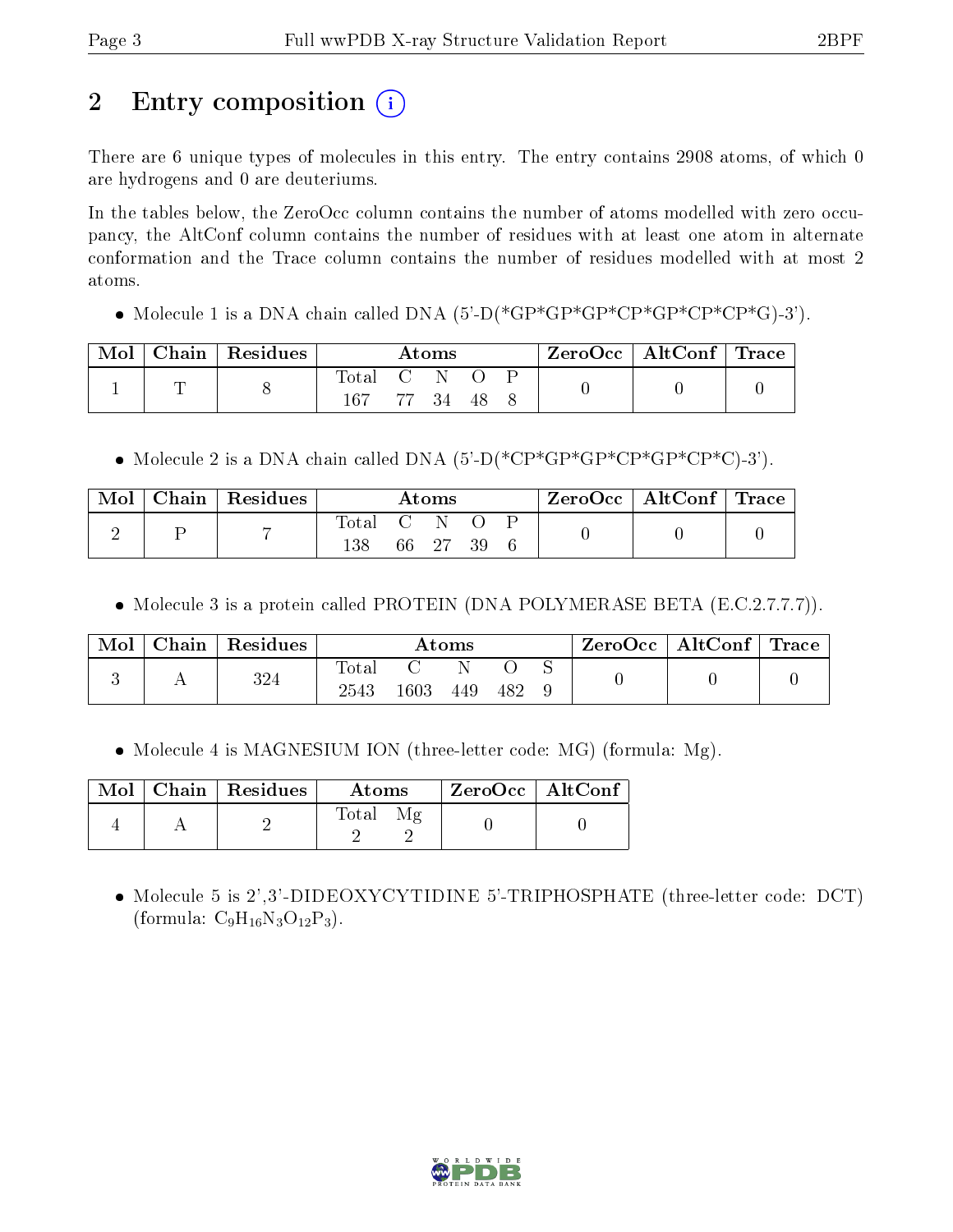

| Mol | Chain   Residues | Atoms         |  |             | ZeroOcc   AltConf |  |  |  |
|-----|------------------|---------------|--|-------------|-------------------|--|--|--|
|     |                  | Total C N O P |  |             |                   |  |  |  |
|     |                  |               |  | $9 \quad 3$ | - 19              |  |  |  |

 $\bullet\,$  Molecule 6 is water.

|           | Mol   Chain   Residues | Atoms                     | $ZeroOcc \   \ AltConf \  $ |
|-----------|------------------------|---------------------------|-----------------------------|
|           |                        | Total O                   |                             |
|           |                        | Total O<br>2              |                             |
| $\forall$ | 27                     | Total<br>- ()<br>27<br>27 |                             |

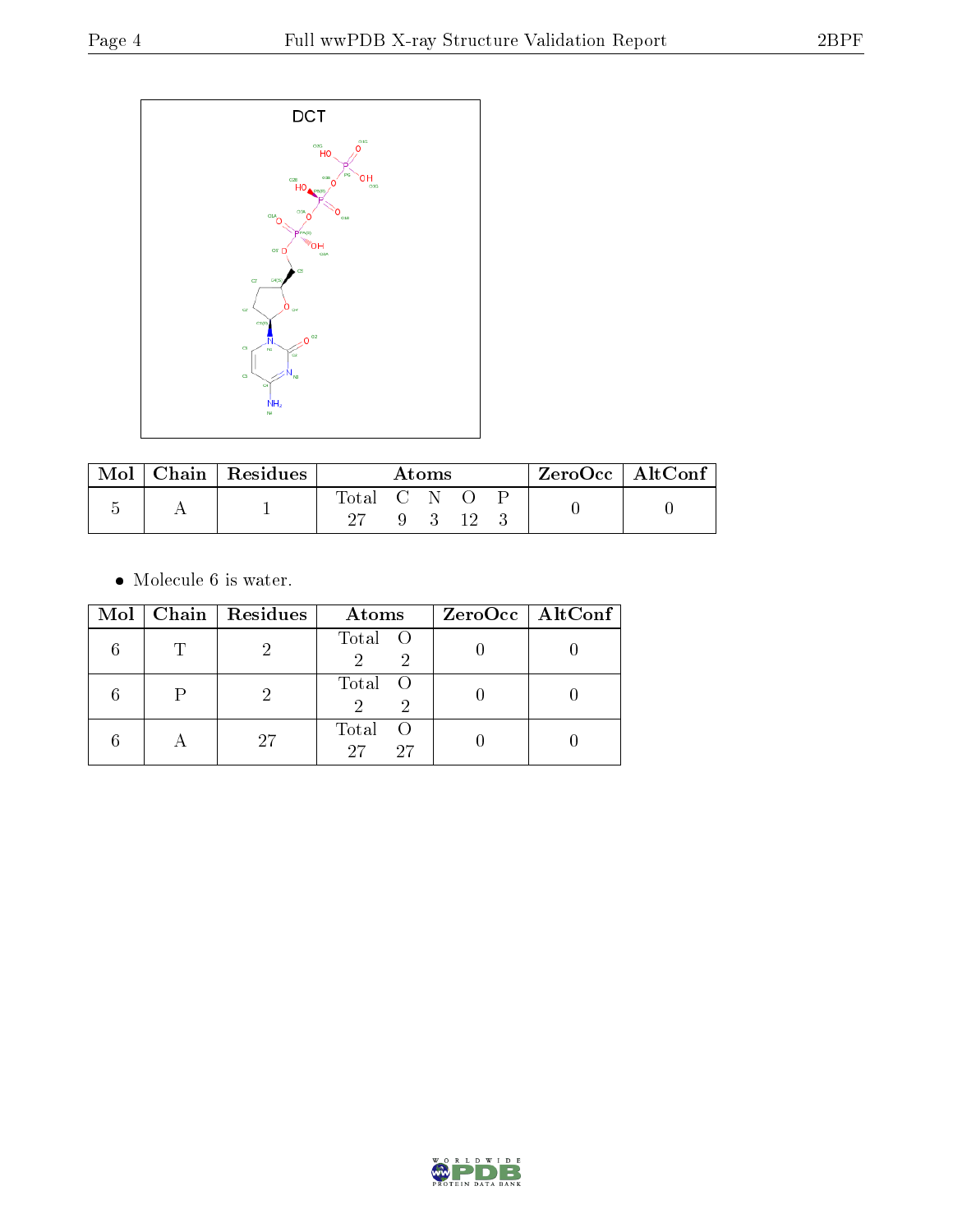# 3 Residue-property plots  $(i)$

These plots are drawn for all protein, RNA and DNA chains in the entry. The first graphic for a chain summarises the proportions of the various outlier classes displayed in the second graphic. The second graphic shows the sequence view annotated by issues in geometry. Residues are colorcoded according to the number of geometric quality criteria for which they contain at least one outlier: green  $= 0$ , yellow  $= 1$ , orange  $= 2$  and red  $= 3$  or more. Stretches of 2 or more consecutive residues without any outlier are shown as a green connector. Residues present in the sample, but not in the model, are shown in grey.

Note EDS was not executed.

• Molecule 1: DNA (5'-D(\*GP\*GP\*GP\*CP\*GP\*CP\*CP\*G)-3')



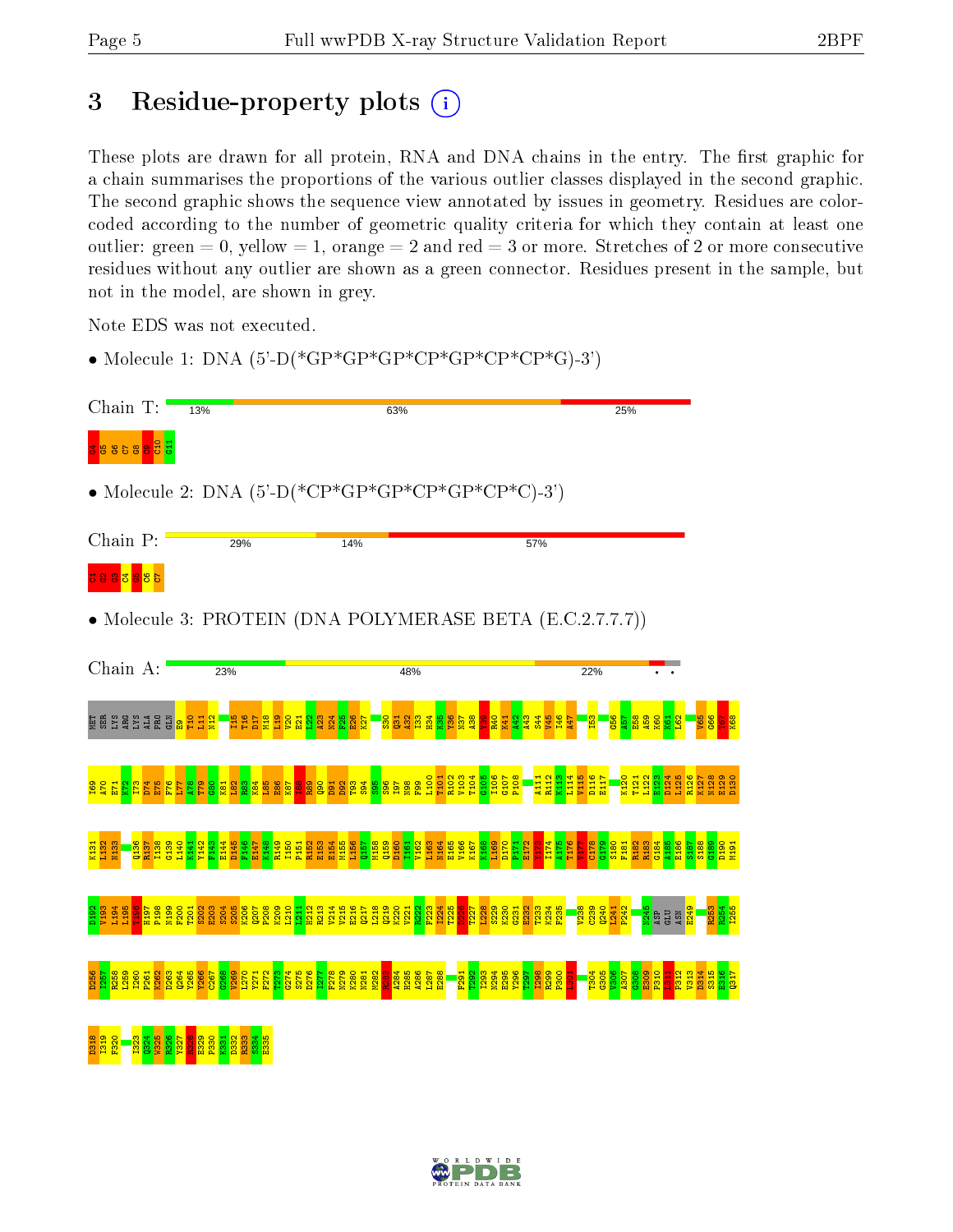## 4 Data and refinement statistics  $(i)$

Xtriage (Phenix) and EDS were not executed - this section is therefore incomplete.

| Property                               | Value                                              | Source    |  |
|----------------------------------------|----------------------------------------------------|-----------|--|
| Space group                            | $P_61$                                             | Depositor |  |
| Cell constants                         | $117.60\text{\AA}$<br>94.90Å<br>94.90Å             | Depositor |  |
| a, b, c, $\alpha$ , $\beta$ , $\gamma$ | $90.00^\circ$<br>$120.00^{\circ}$<br>$90.00^\circ$ |           |  |
| Resolution (A)                         | 20.00<br>2.90                                      | Depositor |  |
| % Data completeness                    | (Not available) $(20.00-2.90)$                     | Depositor |  |
| (in resolution range)                  |                                                    |           |  |
| $\mathrm{R}_{merge}$                   | (Not available)                                    | Depositor |  |
| $\mathrm{R}_{sym}$                     | (Not available)                                    | Depositor |  |
| Refinement program                     | TNT                                                | Depositor |  |
| $R, R_{free}$                          | (Not available)<br>0.193                           | Depositor |  |
| Estimated twinning fraction            | No twinning to report.                             | Xtriage   |  |
| Total number of atoms                  | 2908                                               | wwPDB-VP  |  |
| Average B, all atoms $(A^2)$           | 40.0                                               | wwPDB-VP  |  |

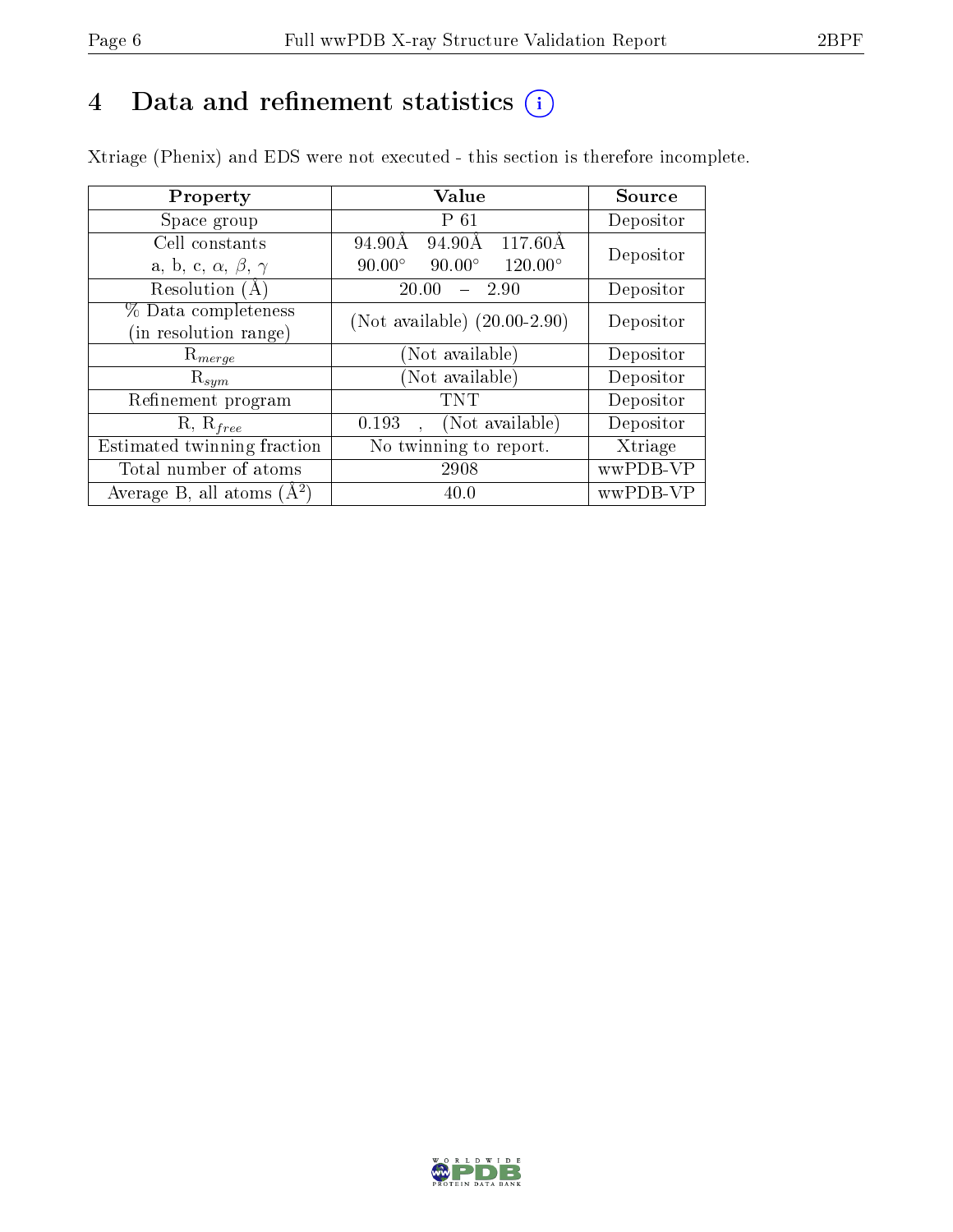# 5 Model quality  $(i)$

## 5.1 Standard geometry  $(i)$

Bond lengths and bond angles in the following residue types are not validated in this section: MG, DCT

The Z score for a bond length (or angle) is the number of standard deviations the observed value is removed from the expected value. A bond length (or angle) with  $|Z| > 5$  is considered an outlier worth inspection. RMSZ is the root-mean-square of all Z scores of the bond lengths (or angles).

|             |              |      | Bond lengths         | Bond angles |                     |  |
|-------------|--------------|------|----------------------|-------------|---------------------|--|
|             | Chain<br>Mol |      | # $ Z  > 5$          | RMSZ        | # $ Z >5$           |  |
|             |              | 2.33 | $8/187(4.3\%)$       | 3.67        | $31/287$ (10.8%)    |  |
| $2^{\circ}$ | р            | 2.25 | $9/154(5.8\%)$       | 3.26        | $17/235(7.2\%)$     |  |
| 3           |              | 1.24 | $25/2589$ $(1.0\%)$  | 1.82        | $60/3493$ $(1.7\%)$ |  |
| All         | Αll          | 1.41 | 42/2930<br>$(1.4\%)$ | 2.11        | 108/4015(2.7%)      |  |

Chiral center outliers are detected by calculating the chiral volume of a chiral center and verifying if the center is modelled as a planar moiety or with the opposite hand.A planarity outlier is detected by checking planarity of atoms in a peptide group, atoms in a mainchain group or atoms of a sidechain that are expected to be planar.

|  | Mol   Chain   $\#\text{Chirality outliers}$   $\#\text{Planarity outliers}$ |
|--|-----------------------------------------------------------------------------|
|  |                                                                             |
|  |                                                                             |
|  |                                                                             |

All (42) bond length outliers are listed below:

| Mol            | Chain        | Res | <b>Type</b> | Atoms     | Z        | Observed $(A)$ | Ideal(A) |
|----------------|--------------|-----|-------------|-----------|----------|----------------|----------|
|                | T            | 4   | DG          | $C3'-O3'$ | $-12.50$ | 1.27           | 1.44     |
| $\overline{2}$ | $\mathbf{P}$ | 6   | DC          | $N1-C6$   | $-9.53$  | 1.31           | 1.37     |
| 3              | А            | 153 | GLU         | $CD-OE2$  | 7.86     | 1.34           | 1.25     |
| 1              | T            | 9   | DC          | $N1-C6$   | $-7.79$  | 1.32           | 1.37     |
| 3              | A            | 172 | GLU         | CD-OE1    | 7.61     | 1.34           | 1.25     |
| 3              | A            | 154 | GLU         | $CD-OE1$  | 7.46     | 1.33           | 1.25     |
| 3              | А            | 147 | GLU         | $CD-OE1$  | 7.39     | 1.33           | 1.25     |
| 3              | А            | 232 | GLU         | $CD-OE2$  | 7.37     | 1.33           | 1.25     |
| 3              | $\mathbf{A}$ | 309 | GLU         | CD-OE1    | 7.02     | 1.33           | 1.25     |
| 3              | A            | 165 | GLU         | $CD-OE1$  | 6.89     | 1.33           | 1.25     |
| 3              | А            | 58  | GLU         | $CD-OE1$  | 6.83     | 1.33           | 1.25     |
| 3              | А            | 295 | GLU         | $CD-OE2$  | 6.72     | 1.33           | 1.25     |
| 3              | А            | 9   | GLU         | CD-OE1    | 6.70     | 1.33           | 1.25     |

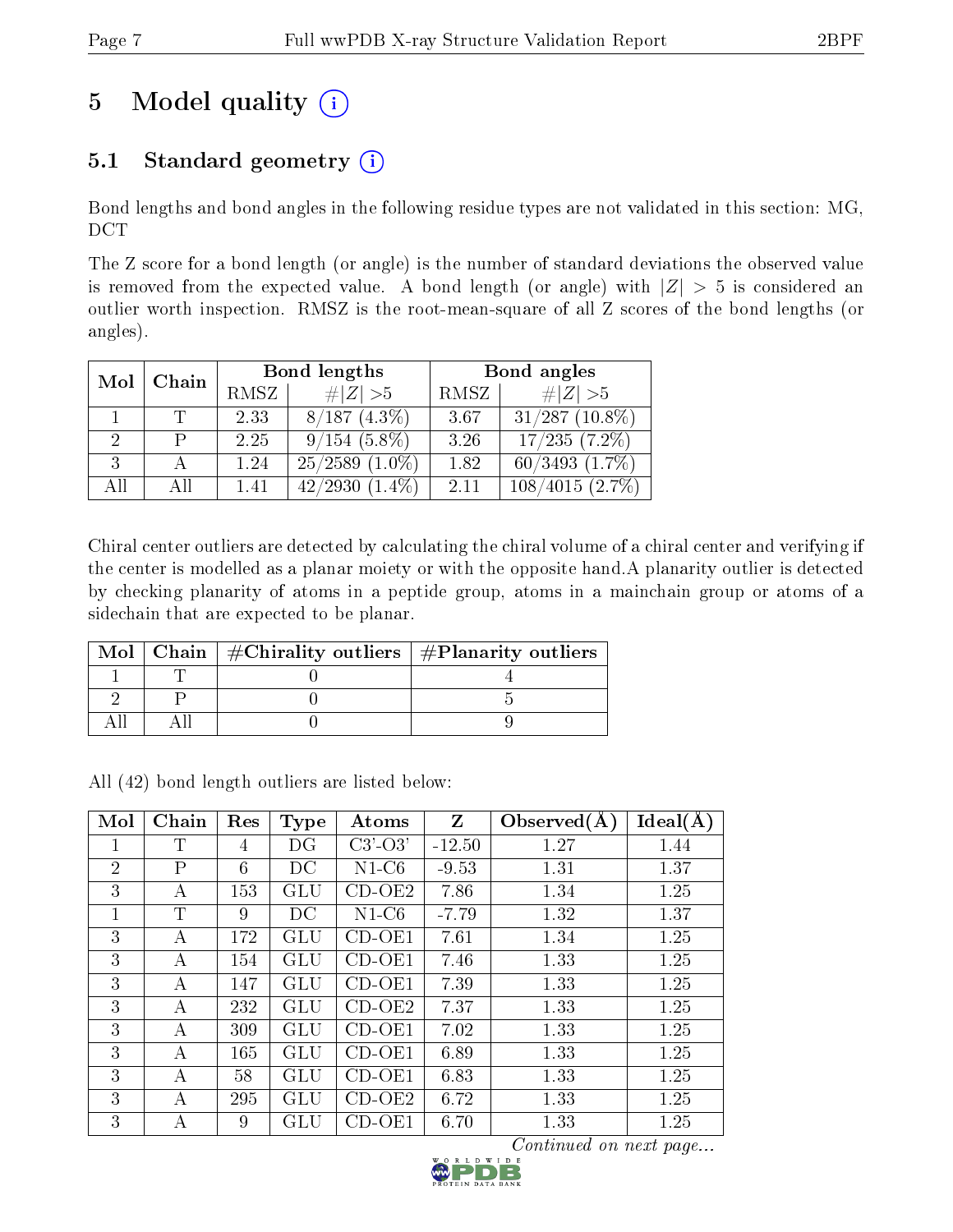| Mol            | Chain                   | Res              | Type                           | $\boldsymbol{\mathrm{Atoms}}$       | $\mathbf{Z}$ | Observed $(A)$    | Ideal(A)          |
|----------------|-------------------------|------------------|--------------------------------|-------------------------------------|--------------|-------------------|-------------------|
| $\overline{3}$ | $\bf{A}$                | 301              | <b>LEU</b>                     | $N$ -CA                             | $-6.59$      | 1.33              | 1.46              |
| $\overline{3}$ | $\boldsymbol{A}$        | 249              | GLU                            | $CD-OE2$                            | 6.50         | 1.32              | 1.25              |
| $\overline{3}$ | $\boldsymbol{A}$        | 144              | $\overline{\mathrm{GLU}}$      | $CD-OE2$                            | 6.47         | 1.32              | $\overline{1.25}$ |
| $\overline{3}$ | А                       | 216              | GLU                            | $CD-OE1$                            | 6.33         | 1.32              | 1.25              |
| $\overline{3}$ | $\boldsymbol{A}$        | 75               | GLU                            | $CD-OE1$                            | 6.30         | $\overline{1.32}$ | 1.25              |
| $\overline{3}$ | $\boldsymbol{A}$        | 186              | GLU                            | $CD-OE1$                            | 6.24         | 1.32              | 1.25              |
| $\overline{2}$ | $\overline{P}$          | $\overline{7}$   | DC                             | $N3-C4$                             | $-6.17$      | 1.29              | 1.33              |
| $\overline{3}$ | $\bf{A}$                | 21               | $\overline{\text{GL}}\text{U}$ | $CD-OE1$                            | 6.16         | 1.32              | 1.25              |
| 3              | А                       | 329              | GLU                            | $CD-OE1$                            | 6.13         | 1.32              | 1.25              |
| $\overline{3}$ | $\bf{A}$                | 86               | $\overline{\text{GLU}}$        | $CD-OE1$                            | 6.05         | 1.32              | $\overline{1.25}$ |
| $\overline{2}$ | $\overline{P}$          | $\overline{5}$   | $\overline{\mathrm{DG}}$       | $N9-C4$                             | 5.95         | 1.42              | 1.38              |
| $\mathbf{1}$   | $\overline{\text{T}}$   | $\overline{7}$   | $\overline{{\rm DC}}$          | $\overline{C3'$ - $\overline{O3'}}$ | $-5.86$      | 1.36              | 1.44              |
| $\overline{2}$ | $\overline{\mathrm{P}}$ | $\overline{6}$   | $\overline{DC}$                | $C4-C5$                             | $-5.86$      | 1.38              | 1.43              |
| $\mathbf{1}$   | $\overline{T}$          | $\overline{4}$   | DG                             | $\overline{O3'-P}$                  | $-5.82$      | 1.54              | 1.61              |
| $\overline{3}$ | $\overline{A}$          | 129              | GLU                            | $CD-OE2$                            | 5.80         | 1.32              | 1.25              |
| $\mathbf{1}$   | $\overline{T}$          | $6\phantom{.}6$  | DG                             | $C6-N1$                             | $-5.71$      | 1.35              | 1.39              |
| $\overline{2}$ | $\overline{P}$          | $\overline{4}$   | DC                             | $\overline{C1'$ -N1                 | 5.69         | 1.56              | 1.49              |
| $\mathbf{1}$   | $\overline{T}$          | 10               | $\overline{DC}$                | $\overline{C1'$ -N1                 | $-5.53$      | 1.39              | 1.47              |
| $\mathbf{1}$   | $\overline{\mathrm{T}}$ | $\overline{9}$   | DC                             | $N3-C4$                             | $-5.48$      | 1.30              | 1.33              |
| $\overline{3}$ | $\overline{\rm A}$      | $\overline{271}$ | <b>TYR</b>                     | $CB-CG$                             | $-5.45$      | 1.43              | 1.51              |
| $\overline{3}$ | $\bf{A}$                | 203              | GLU                            | $CD-OE2$                            | 5.40         | 1.31              | 1.25              |
| 3              | $\boldsymbol{A}$        | 288              | GLU                            | $CD-OE1$                            | 5.29         | 1.31              | 1.25              |
| $\mathbf{1}$   | $\overline{T}$          | 8                | DG                             | $C4$ ' $-C3$ '                      | $-5.23$      | 1.47              | 1.52              |
| $\overline{2}$ | $\overline{P}$          | $\overline{2}$   | DG                             | $C3'-O3'$                           | $-5.18$      | 1.37              | 1.44              |
| $\overline{3}$ | $\bf{A}$                | 24               | ASN                            | $CA-CB$                             | 5.12         | 1.66              | $1.53\,$          |
| 3              | $\bf{A}$                | 335              | GLU                            | $CD-OE1$                            | $5.12\,$     | 1.31              | 1.25              |
| $\overline{2}$ | $\overline{\mathrm{P}}$ | $\overline{4}$   | $\overline{DC}$                | $\overline{C3'$ - $O3'$             | $-5.11$      | 1.37              | 1.44              |
| $\overline{2}$ | $\overline{P}$          | $\overline{7}$   | DC                             | $\overline{\text{N1-C6}}$           | $-5.10$      | 1.34              | 1.37              |
| $\overline{2}$ | $\overline{\mathrm{P}}$ | $\sqrt{2}$       | DG                             | $C2-N3$                             | 5.07         | 1.36              | 1.32              |

All (108) bond angle outliers are listed below:

| Mol            | Chain | Res    | Type        | Atoms       | Z        | Observed $(°)$ | Ideal $(^\circ)$ |
|----------------|-------|--------|-------------|-------------|----------|----------------|------------------|
| $\overline{2}$ | Р     |        | DС          | $C2-N1-C1'$ | $-23.10$ | 93.39          | 118.80           |
|                | T     | 8      | DG          | $C8-N9-C1'$ | 22.07    | 155.69         | 127.00           |
|                | T     | 8      | DG          | $C4-N9-C1'$ | $-21.16$ | 98.99          | 126.50           |
|                | T     | $10\,$ | DC          | $C2-N1-C1'$ | $-18.22$ | 98.76          | 118.80           |
|                | T     | 9      | $_{\rm DC}$ | $C2-N1-C1'$ | $-15.33$ | 101.94         | 118.80           |
| 2              | P     | 7      | DC          | $C6-N1-C1'$ | 15.02    | 138.82         | 120.80           |
| 3              | А     | 241    | LEU         | $C-N-CD$    | $-14.05$ | 89.69          | 120.60           |
| 3              | А     | 190    | ASP         | $CB-CG-OD1$ | 11.63    | 128.77         | 118.30           |
|                | T     | 9      | DС          | $C6-N1-C1'$ | 11.40    | 134.48         | 120.80           |

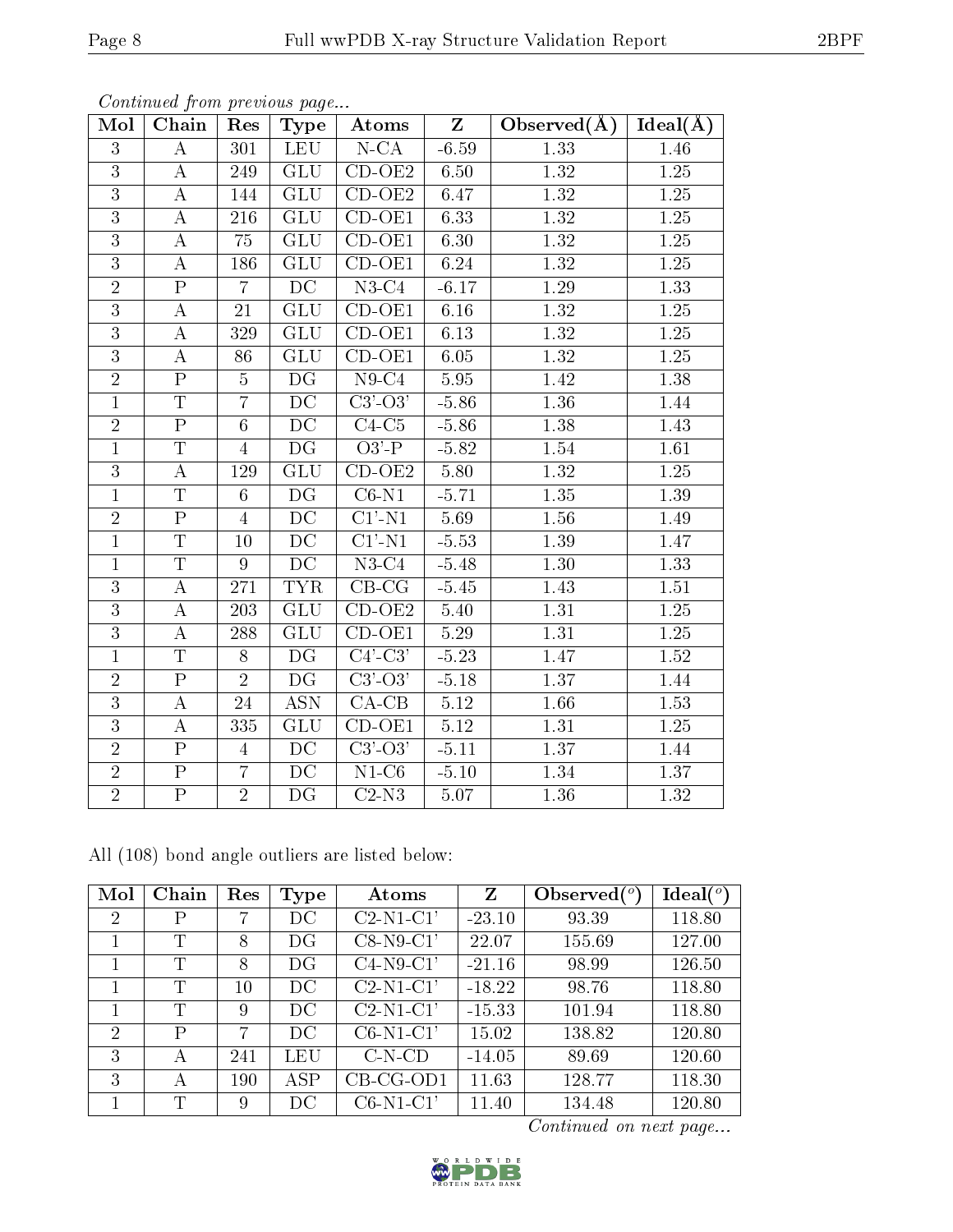| Mol            | Chain                   | Res            | <b>Type</b>              | Atoms                          | $\mathbf{Z}$ | Observed $(°)$ | Ideal $(°)$         |
|----------------|-------------------------|----------------|--------------------------|--------------------------------|--------------|----------------|---------------------|
| 3              | A                       | 170            | <b>ASP</b>               | $\overline{\text{CB-CG-OD1}}$  | $-11.20$     | 108.22         | 118.30              |
| $\mathbf{1}$   | $\overline{T}$          | $\overline{7}$ | DC                       | $C2-N1-C1'$                    | $-11.13$     | 106.56         | 118.80              |
| 3              | А                       | 256            | $\overline{\text{ASP}}$  | $CB-CG-OD1$                    | $-11.04$     | 108.36         | 118.30              |
| $\overline{3}$ | $\boldsymbol{A}$        | 190            | ASP                      | $CB-CG-OD2$                    | $-10.55$     | 108.81         | 118.30              |
| $\overline{2}$ | $\mathbf P$             | $\overline{2}$ | DG                       | $C8-N9-C1'$                    | $-10.39$     | 113.49         | $\overline{1}27.00$ |
| 3              | $\bf{A}$                | 256            | ASP                      | $CB-CG-OD2$                    | 10.27        | 127.55         | 118.30              |
| $\mathbf{1}$   | $\mathbf T$             | $6\phantom{.}$ | DG                       | $C8-N9-C1'$                    | 10.11        | 140.14         | 127.00              |
| $\overline{3}$ | $\bf{A}$                | 196            | <b>THR</b>               | $CA$ -CB-CG2                   | 9.97         | 126.36         | 112.40              |
| $\mathbf{1}$   | T                       | 9              | DC                       | $\overline{O4'-C4'-C3'}$       | $-9.84$      | 100.09         | 106.00              |
| $\overline{2}$ | $\overline{P}$          | $\overline{6}$ | $\overline{DC}$          | $C2-N1-C1'$                    | $-9.66$      | 108.17         | 118.80              |
| 3              | $\boldsymbol{A}$        | 74             | <b>ASP</b>               | $CB-CG-OD1$                    | $-9.63$      | 109.63         | 118.30              |
| $\mathbf{1}$   | $\overline{\mathrm{T}}$ | $6\phantom{.}$ | $\overline{\mathrm{DG}}$ | $C4-N9-C1'$                    | $-9.58$      | 114.04         | 126.50              |
| 3              | $\bf{A}$                | 328            | $\rm{ARG}$               | $\overline{\text{NE- CZ-NH1}}$ | 9.57         | 125.09         | 120.30              |
| 3              | $\bf{A}$                | 301            | <b>LEU</b>               | $N$ -CA-CB                     | 9.47         | 129.34         | $\overline{1}10.40$ |
| $\overline{2}$ | $\overline{P}$          | $\overline{5}$ | DG                       | $O4'-Cl'-C2'$                  | $-9.32$      | 98.44          | 105.90              |
| 3              | А                       | 332            | ASP                      | $CB-CG-OD1$                    | $-9.21$      | 110.01         | 118.30              |
| $\overline{3}$ | A                       | 39             | <b>TYR</b>               | $CB-CG-CD1$                    | $-8.89$      | 115.66         | 121.00              |
| $\mathbf{1}$   | $\mathbf T$             | $\overline{4}$ | DG                       | $C4-N9-C1'$                    | $-8.85$      | 115.00         | 126.50              |
| $\mathbf{1}$   | $\mathbf T$             | $\overline{4}$ | DG                       | $C8-N9-C1'$                    | 8.70         | 138.31         | 127.00              |
| $\mathbf{1}$   | $\overline{T}$          | $\overline{7}$ | DC                       | $C6-N1-C1'$                    | 8.61         | 131.13         | 120.80              |
| $\mathbf{1}$   | $\overline{T}$          | 8              | DG                       | $P-O5'-C5'$                    | $-8.58$      | 107.17         | 120.90              |
| 3              | А                       | 74             | $\overline{\text{ASP}}$  | $CB-CG-OD2$                    | 8.56         | 126.00         | 118.30              |
| $\overline{2}$ | ${\bf P}$               | $\overline{5}$ | DG                       | $C4-N9-C1'$                    | 8.46         | 137.50         | 126.50              |
| $\overline{3}$ | $\boldsymbol{A}$        | 328            | $\rm{ARG}$               | $NE- CZ-NH2$                   | $-8.38$      | 116.11         | 120.30              |
| $\sqrt{2}$     | $\overline{P}$          | 3              | DG                       | $P-O5'-C5'$                    | $-8.29$      | 107.63         | 120.90              |
| $\overline{2}$ | ${\bf P}$               | $\overline{7}$ | DC                       | $O4'-C4'-C3'$                  | $-8.14$      | 101.12         | 106.00              |
| $\overline{2}$ | $\overline{P}$          | $\overline{5}$ | DG                       | $C8-N9-C1'$                    | $-8.10$      | 116.47         | 127.00              |
| $\overline{2}$ | $\mathbf{P}$            | $6\phantom{.}$ | DC                       | $C6-N1-C1'$                    | 7.91         | 130.29         | 120.80              |
| $\overline{3}$ | $\boldsymbol{A}$        | 17             | $\overline{\text{ASP}}$  | $CB-CG-OD1$                    | $-7.62$      | 111.44         | 118.30              |
| $\perp$        | T                       | 10             | DC                       | $C6-N1-C2$                     | 7.57         | 123.33         | 120.30              |
| 3              | А                       | 267            | <b>CYS</b>               | $CA-CB-SG$                     | $-7.55$      | 100.41         | 114.00              |
| 3              | A                       | 160            | ASP                      | $CB-CG-OD1$                    | $-7.34$      | 111.69         | 118.30              |
| 3              | А                       | 152            | $\rm{ARG}$               | NE-CZ-NH1                      | 7.25         | 123.93         | 120.30              |
| $\mathbf 1$    | $\overline{\mathrm{T}}$ | 10             | DC                       | $O4'$ -C1'-N1                  | $-7.19$      | 102.97         | 108.00              |
| 3              | A                       | 314            | ASP                      | CB-CG-OD1                      | 7.01         | 124.61         | 118.30              |
| $\overline{3}$ | А                       | 145            | ASP                      | $CB-CG-OD1$                    | $-6.99$      | 112.01         | 118.30              |
| $\mathbf{1}$   | $\mathbf T$             | 5              | DG                       | $C1'$ -O4'-C4'                 | $-6.96$      | 103.14         | 110.10              |
| 3              | A                       | 271            | <b>TYR</b>               | $CB-CG-CD2$                    | $-6.76$      | 116.94         | 121.00              |
| 3              | А                       | 23             | ALA                      | $C-N-CA$                       | $-6.60$      | 105.19         | 121.70              |
| 3              | А                       | 170            | ASP                      | $CB-CG-OD2$                    | 6.60         | 124.24         | 118.30              |
| $\mathbf{1}$   | T                       | 10             | DC                       | $O4'-C4'-C3'$                  | $-6.60$      | 101.86         | 104.50              |
| 3              | $\bf{A}$                | 176            | <b>THR</b>               | $CA-CB-CG2$                    | $-6.56$      | 103.22         | 112.40              |

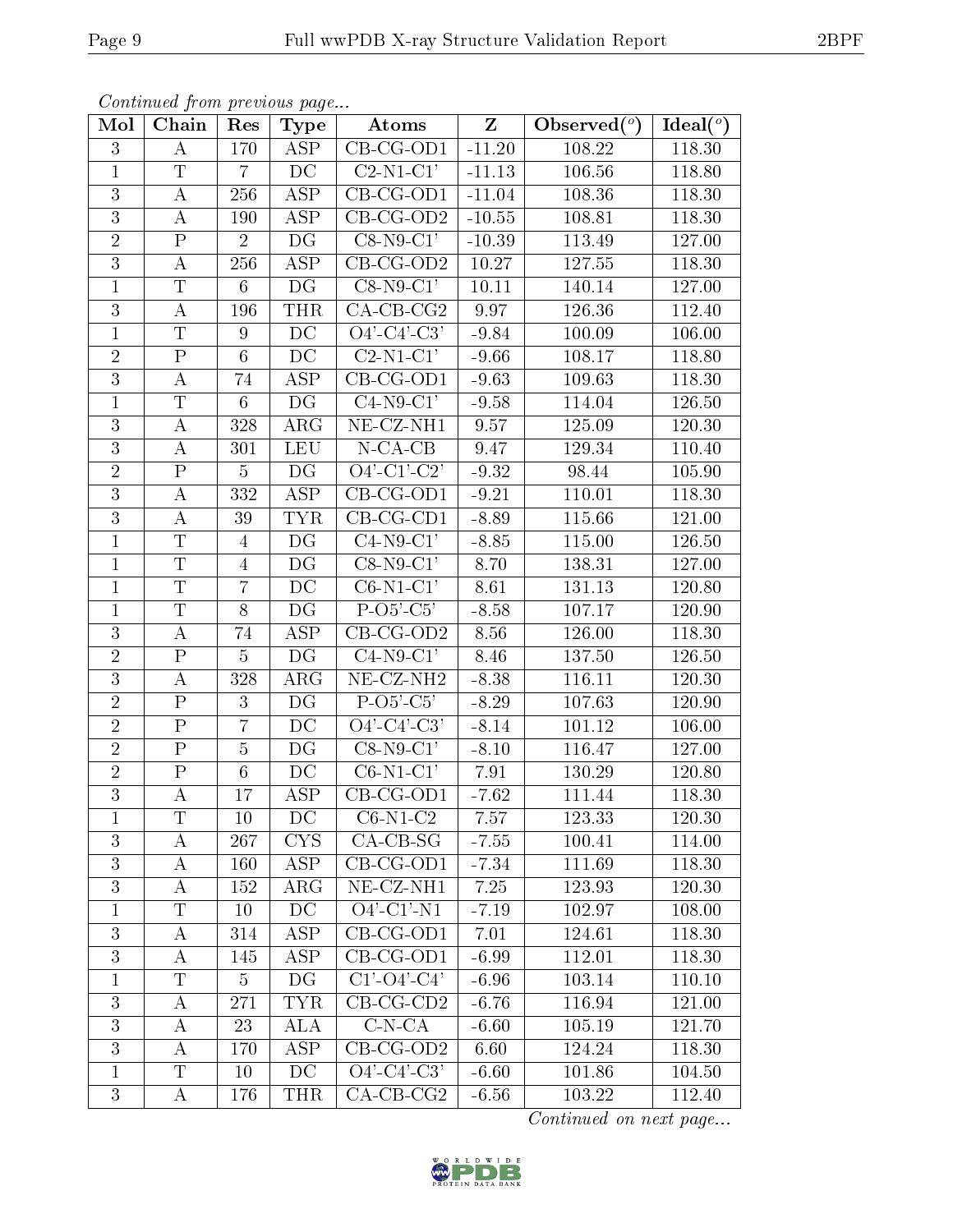| Mol            | Chain                   | Res              | <b>Type</b>              | Atoms                           | $Z_{\parallel}$ | Observed $(\overline{\overline{\circ}})$ | Ideal $\overline{(\,^o)}$ |
|----------------|-------------------------|------------------|--------------------------|---------------------------------|-----------------|------------------------------------------|---------------------------|
| 3              | A                       | 196              | <b>THR</b>               | $CA-CB-OG1$                     | $-6.50$         | 95.36                                    | 109.00                    |
| 3              | A                       | 152              | ARG                      | $NE- CZ-NH2$                    | $-6.48$         | 117.06                                   | 120.30                    |
| $\mathbf{1}$   | $\overline{T}$          | 10               | DC                       | $P-O3'-C3'$                     | $-6.45$         | 111.96                                   | 119.70                    |
| 3              | $\bf{A}$                | 314              | ASP                      | $CB-CG-OD2$                     | $-6.43$         | 112.51                                   | 118.30                    |
| $\overline{3}$ | A                       | $\overline{1}30$ | <b>ASP</b>               | $CB-CG-OD1$                     | $-6.41$         | 112.53                                   | 118.30                    |
| 3              | A                       | 173              | <b>TYR</b>               | $CB-CA-C$                       | $-6.41$         | 97.58                                    | 110.40                    |
| $\mathbf{1}$   | $\mathbf T$             | 10               | $D\overline{C}$          | $C6-N1-C1'$                     | 6.39            | 128.47                                   | 120.80                    |
| 3              | $\bf{A}$                | 234              | LYS.                     | $N-CA-CB$                       | 6.38            | 122.08                                   | 110.60                    |
| $\overline{3}$ | $\bf{A}$                | 178              | <b>CYS</b>               | $CA-CB-SG$                      | $-6.34$         | 102.59                                   | 114.00                    |
| $\overline{3}$ | $\boldsymbol{A}$        | 283              | ARG                      | $NE- CZ-NH2$                    | $-6.31$         | 117.14                                   | 120.30                    |
| $\overline{3}$ | $\bf{A}$                | 333              | $\rm{ARG}$               | $CD-NE- CZ$                     | $-6.28$         | 114.81                                   | 123.60                    |
| $\overline{3}$ | $\bf{A}$                | 116              | ASP                      | $\overline{\text{CB}}$ -CG-OD1  | $-6.21$         | 112.71                                   | 118.30                    |
| $\overline{3}$ | $\bf{A}$                | 92               | <b>ASP</b>               | $CB-CG-OD1$                     | $-6.18$         | 112.73                                   | 118.30                    |
| $\overline{3}$ | $\bf{A}$                | 137              | ${\rm ARG}$              | NE-CZ-NH <sub>2</sub>           | $-6.12$         | 117.24                                   | 120.30                    |
| $\overline{2}$ | $\overline{P}$          | $\overline{5}$   | $\overline{\mathrm{DG}}$ | $P-O5'C5'$                      | $-6.09$         | 111.16                                   | 120.90                    |
| 3              | $\bf{A}$                | 182              | $\rm{ARG}$               | $NE- CZ-NH1$                    | 6.09            | 123.34                                   | 120.30                    |
| $\overline{3}$ | A                       | 276              | <b>ASP</b>               | $CB-CG-OD2$                     | $-6.01$         | 112.89                                   | 118.30                    |
| $\mathbf{3}$   | $\bf{A}$                | 124              | <b>ASP</b>               | $CB-CG-OD1$                     | $-5.97$         | 112.92                                   | 118.30                    |
| $\overline{3}$ | А                       | 301              | <b>LEU</b>               | $CA-C-N$                        | $-5.97$         | 104.26                                   | 116.20                    |
| $\overline{2}$ | $\overline{P}$          | $\overline{7}$   | DC                       | $N1-C2-O2$                      | 5.90            | 122.44                                   | 118.90                    |
| $\mathbf{1}$   | $\overline{T}$          | 9                | DC                       | $O4'$ -C1'-N1                   | $-5.89$         | 103.88                                   | 108.00                    |
| $\overline{2}$ | $\overline{\mathrm{P}}$ | $\overline{7}$   | DC                       | $\overline{C4'$ - $C3'$ - $C2'$ | $-5.88$         | 97.81                                    | 103.10                    |
| $\overline{3}$ | A                       | 152              | $\rm{ARG}$               | $N$ -CA-CB                      | 5.86            | 121.15                                   | 110.60                    |
| $\overline{3}$ | A                       | 91               | ASP                      | $\overline{\text{CB-CG-OD1}}$   | $-5.84$         | 113.04                                   | 118.30                    |
| 3              | A                       | 39               | <b>TYR</b>               | $CA$ -CB-CG                     | $-5.83$         | 102.32                                   | 113.40                    |
| 3              | $\bf{A}$                | 36               | <b>TYR</b>               | $CB-CG-CD1$                     | $-5.83$         | 117.50                                   | 121.00                    |
| $\mathbf{1}$   | T                       | $\overline{5}$   | DG                       | $C8-N9-C1'$                     | $-5.73$         | 119.55                                   | 127.00                    |
| $\overline{3}$ | $\bf{A}$                | 311              | <b>LEU</b>               | $CB-CA-C$                       | $-5.71$         | 99.35                                    | 110.20                    |
| $\overline{1}$ | $\overline{T}$          | $\overline{7}$   | DC                       | $\overline{O4'-C1'-N1}$         | $-5.69$         | 104.02                                   | 108.00                    |
| $\overline{2}$ | $\mathbf P$             | $\overline{2}$   | DG                       | $O4'$ -C1'-N9                   | 5.68            | 111.98                                   | 108.00                    |
| 1              | T                       | 4                | DG                       | $O4'$ -C1'-N9                   | $-5.63$         | 104.06                                   | 108.00                    |
| $\mathbf{1}$   | $\overline{T}$          | $\overline{5}$   | DG                       | $C4-N9-C1'$                     | 5.60            | 133.78                                   | 126.50                    |
| $\mathfrak{Z}$ | A                       | 91               | ASP                      | $CB-CG-OD2$                     | 5.58            | 123.33                                   | 118.30                    |
| $\overline{3}$ | А                       | 145              | ASP                      | $CB-CG-OD2$                     | 5.55            | 123.30                                   | 118.30                    |
| 1              | T                       | 10               | DC                       | $P-O5'-C5'$                     | $-5.55$         | 112.03                                   | 120.90                    |
| 3              | А                       | 253              | $\rm{ARG}$               | NE-CZ-NH <sub>2</sub>           | $-5.49$         | 117.55                                   | 120.30                    |
| 3              | A                       | 177              | VAL                      | $CA$ -CB-CG1                    | $-5.48$         | 102.69                                   | 110.90                    |
| $\overline{3}$ | А                       | 23               | <b>ALA</b>               | $N$ -CA-CB                      | 5.46            | 117.74                                   | 110.10                    |
| $\overline{2}$ | $\mathbf P$             | 5                | DG                       | $O5'$ -P-OP1                    | $-5.43$         | 100.81                                   | 105.70                    |
| 3              | A                       | 163              | <b>LEU</b>               | $CA$ -CB-CG                     | $-5.43$         | 102.81                                   | 115.30                    |
| $\overline{3}$ | A                       | 195              | <b>LEU</b>               | $C-N-CA$                        | $-5.42$         | 108.15                                   | 121.70                    |
| 3              | A                       | 332              | <b>ASP</b>               | $CB-CG-OD2$                     | 5.40            | 123.16                                   | 118.30                    |

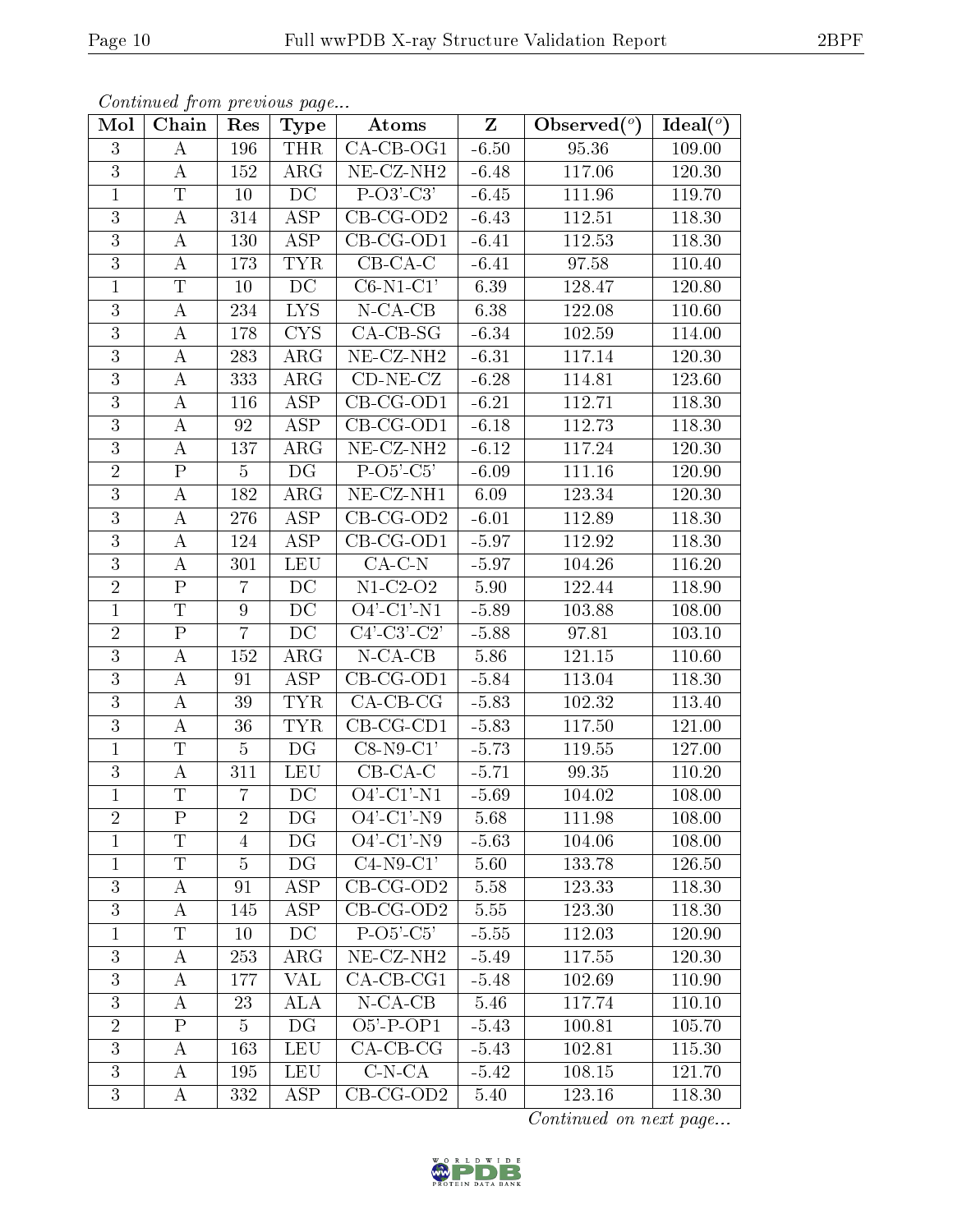| Mol            | Chain        | Res            | <b>Type</b> | Atoms          | $\mathbf{Z}$ | Observed $(°)$ | Ideal $(°)$ |
|----------------|--------------|----------------|-------------|----------------|--------------|----------------|-------------|
| $\overline{2}$ | $\mathbf{P}$ | 5              | DG          | $C8-N9-C4$     | $-5.39$      | 104.24         | 106.40      |
| 3              | А            | 160            | <b>ASP</b>  | $CB-CG-OD2$    | 5.36         | 123.13         | 118.30      |
| 1              | T            | 5              | DG          | $O4'-C1'-C2'$  | $-5.33$      | 101.64         | 105.90      |
| 1              | $\mathbf T$  | 9              | DC          | $O4'$ -C1'-C2' | $-5.30$      | 101.66         | 105.90      |
| $\overline{2}$ | $\mathsf{P}$ | 1              | DC          | $C2-N1-C1'$    | $-5.29$      | 112.98         | 118.80      |
| 3              | А            | 226            | ASP         | $CB$ -CG-OD2   | $-5.18$      | 113.64         | 118.30      |
| 1              | $\mathbf T$  | 9              | DC          | $P-O3'-C3'$    | 5.16         | 125.89         | 119.70      |
| 3              | А            | 47             | ALA         | $CB-CA-C$      | 5.13         | 117.80         | 110.10      |
| 3              | А            | 132            | LEU         | $CA-CB-CG$     | $-5.12$      | 103.51         | 115.30      |
| 1              | $\mathbf T$  | 4              | DG          | $C8-N9-C4$     | $-5.12$      | 104.35         | 106.40      |
| 1              | T            | $\overline{7}$ | DC          | $P-O5'-C5'$    | $-5.11$      | 112.73         | 120.90      |
| 3              | А            | 224            | <b>ILE</b>  | $N$ -CA-C      | $-5.10$      | 97.22          | 111.00      |
| 3              | А            | 318            | ASP         | $CB-CG-OD2$    | 5.09         | 122.88         | 118.30      |
| 3              | А            | 40             | $\rm{ARG}$  | $O-C N$        | 5.06         | 130.80         | 122.70      |
| 1              | T            | 5              | DG          | $P-O3'-C3'$    | 5.04         | 125.75         | 119.70      |

There are no chirality outliers.

| Mol            | Chain | $\operatorname{Res}% \left( \mathcal{N}\right) \equiv\operatorname{Res}(\mathcal{N}_{0})\cap\mathcal{N}_{1}$ | Type        | Group     |
|----------------|-------|--------------------------------------------------------------------------------------------------------------|-------------|-----------|
| $\overline{2}$ |       | 1                                                                                                            | DC          | Sidechain |
| $\overline{2}$ | P     | 2                                                                                                            | $_{\rm DG}$ | Sidechain |
| $\overline{2}$ | P     | 3                                                                                                            | DG          | Sidechain |
| $\overline{2}$ | Ρ     | 5                                                                                                            | DG          | Sidechain |
| $\overline{2}$ | Ρ     | 7                                                                                                            | DC          | Sidechain |
| 1              | T     | 10                                                                                                           | DС          | Sidechain |
|                | T     | 4                                                                                                            | DG          | Sidechain |
| 1              | T     | 6                                                                                                            | DG          | Sidechain |
|                | T     | Q                                                                                                            | DC          | Sidechain |

All (9) planarity outliers are listed below:

### 5.2 Too-close contacts  $(i)$

In the following table, the Non-H and H(model) columns list the number of non-hydrogen atoms and hydrogen atoms in the chain respectively. The H(added) column lists the number of hydrogen atoms added and optimized by MolProbity. The Clashes column lists the number of clashes within the asymmetric unit, whereas Symm-Clashes lists symmetry related clashes.

| Mol |      |      |     | Chain   Non-H   H(model)   H(added)   Clashes   Symm-Clashes |
|-----|------|------|-----|--------------------------------------------------------------|
|     | 167  |      |     |                                                              |
|     |      |      |     |                                                              |
|     | 2543 | 249. | 289 |                                                              |

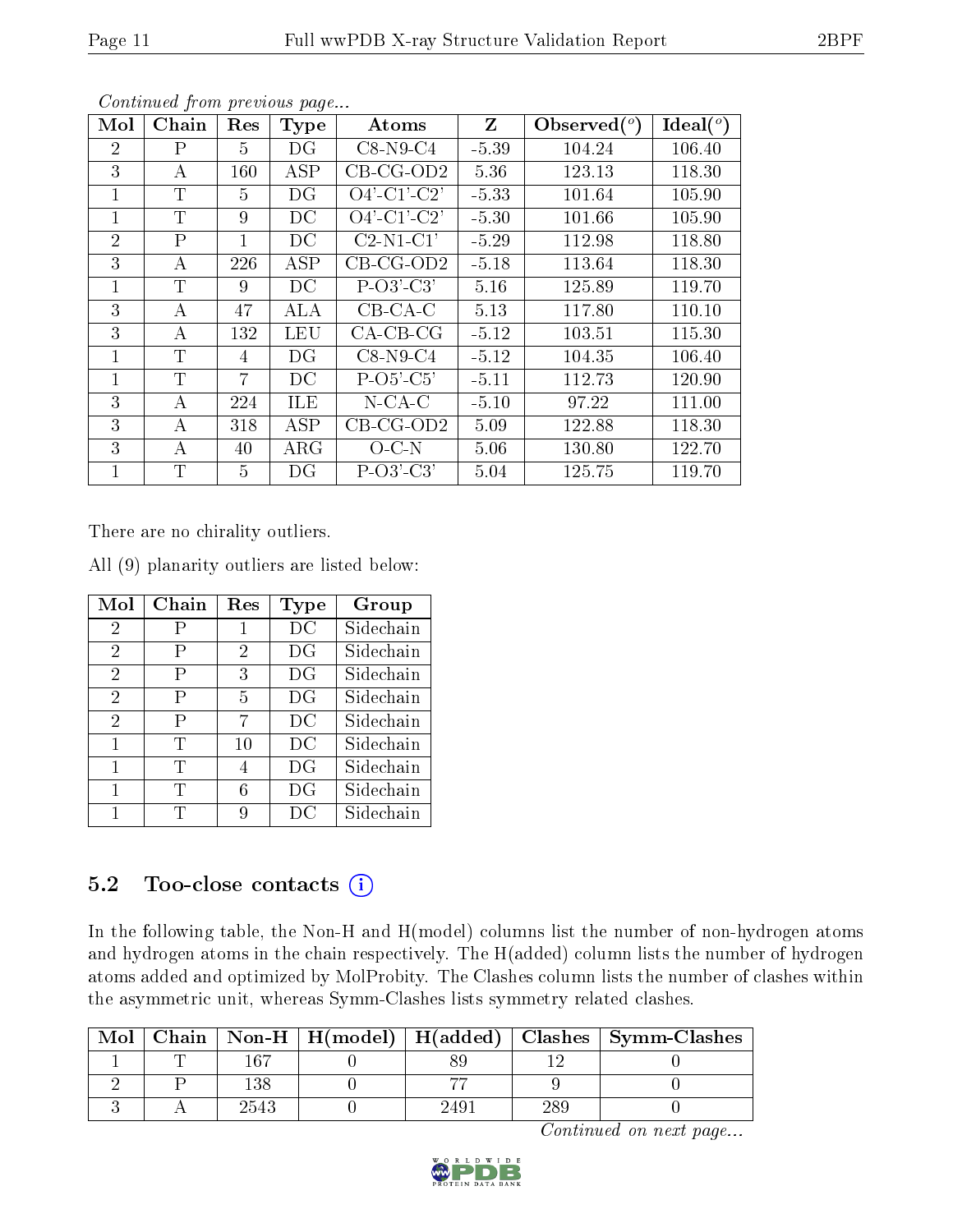|  |      |      |     | Mol   Chain   Non-H   H(model)   H(added)   Clashes   Symm-Clashes |
|--|------|------|-----|--------------------------------------------------------------------|
|  |      |      |     |                                                                    |
|  |      |      |     |                                                                    |
|  |      |      |     |                                                                    |
|  |      |      |     |                                                                    |
|  |      |      |     |                                                                    |
|  | 2908 | 2669 | 302 |                                                                    |

The all-atom clashscore is defined as the number of clashes found per 1000 atoms (including hydrogen atoms). The all-atom clashscore for this structure is 55.

All (302) close contacts within the same asymmetric unit are listed below, sorted by their clash magnitude.

| Atom-1           | Atom-2              | Interatomic       | Clash           |
|------------------|---------------------|-------------------|-----------------|
|                  |                     | distance $(\AA)$  | overlap $(\AA)$ |
| 3:A:16:THR:HG23  | 3:A:46:ILE:HD11     | 1.23              | 1.12            |
| 3:A:23:ALA:HB2   | 3:A:39:TYR:HB3      | 1.37              | 1.00            |
| 3:A:180:SER:HA   | 3:A:183:ARG:HH12    | 1.24              | 0.99            |
| 1: T: 9: DC: N4  | 2:P:3:DG:H1         | $\overline{1.65}$ | 0.95            |
| 3:A:158:MET:HG2  | 3:A:241:LEU:HD11    | 1.54              | 0.89            |
| 3:A:180:SER:HA   | 3:A:183:ARG:NH1     | 1.88              | 0.88            |
| 3:A:233:THR:HG21 | 3:A:258:ARG:HH11    | 1.41              | 0.85            |
| 1: T: 4: DG: N3  | 3:A:283:ARG:HD2     | 1.91              | 0.85            |
| 1: T: 9: DC: H42 | 2:P:3:DG:HI         | 0.89              | 0.85            |
| 3:A:23:ALA:HB2   | 3:A:39:TYR:CB       | 2.05              | 0.84            |
| 3:A:16:THR:HG23  | 3:A:46:ILE:CD1      | 2.07              | 0.84            |
| 3:A:233:THR:HG22 | 3:A:258:ARG:HD2     | 1.59              | 0.83            |
| 3:A:233:THR:HG21 | 3:A:258:ARG:NH1     | 1.96              | 0.81            |
| 3:A:41:LYS:HB3   | 3:A:41:LYS:HZ2      | 1.45              | 0.81            |
| 3:A:16:THR:CG2   | 3:A:46:ILE:HD11     | 2.10              | 0.81            |
| 5:A:338:DCT:H6   | 5: A: 338: DCT: C5' | $\overline{2.12}$ | 0.80            |
| 3:A:15:ILE:HG12  | 3:A:16:THR:N        | 1.97              | 0.80            |
| 1:T:4:DG:H21     | 3:A:283:ARG:CZ      | 1.93              | 0.79            |
| 1:T:8:DG:H5"     | 3:A:231:GLY:HA3     | 1.65              | 0.79            |
| 3:A:11:LEU:HD22  | 3:A:11:LEU:H        | 1.49              | 0.77            |
| 3:A:299:ARG:HH11 | 3:A:299:ARG:HG2     | 1.48              | 0.77            |
| 3:A:264:GLN:HE22 | 3:A:296:TYR:HB3     | 1.50              | 0.77            |
| 3:A:214:VAL:O    | 3:A:218:LEU:HD12    | 1.86              | 0.76            |
| 3:A:67:THR:HG23  | 3:A:68:LYS:H        | 1.50              | 0.75            |
| 3:A:264:GLN:NE2  | 3: A:296:TYR:HB3    | 2.02              | 0.75            |
| 3:A:174:ILE:O    | 3:A:195:LEU:HD12    | 1.87              | 0.75            |
| 3:A:198:PRO:HB3  | $3:$ A:262:LYS:HD3  | 1.69              | 0.75            |
| 3:A:154:GLU:O    | 3: A:158:MET:HG3    | 1.87              | 0.74            |

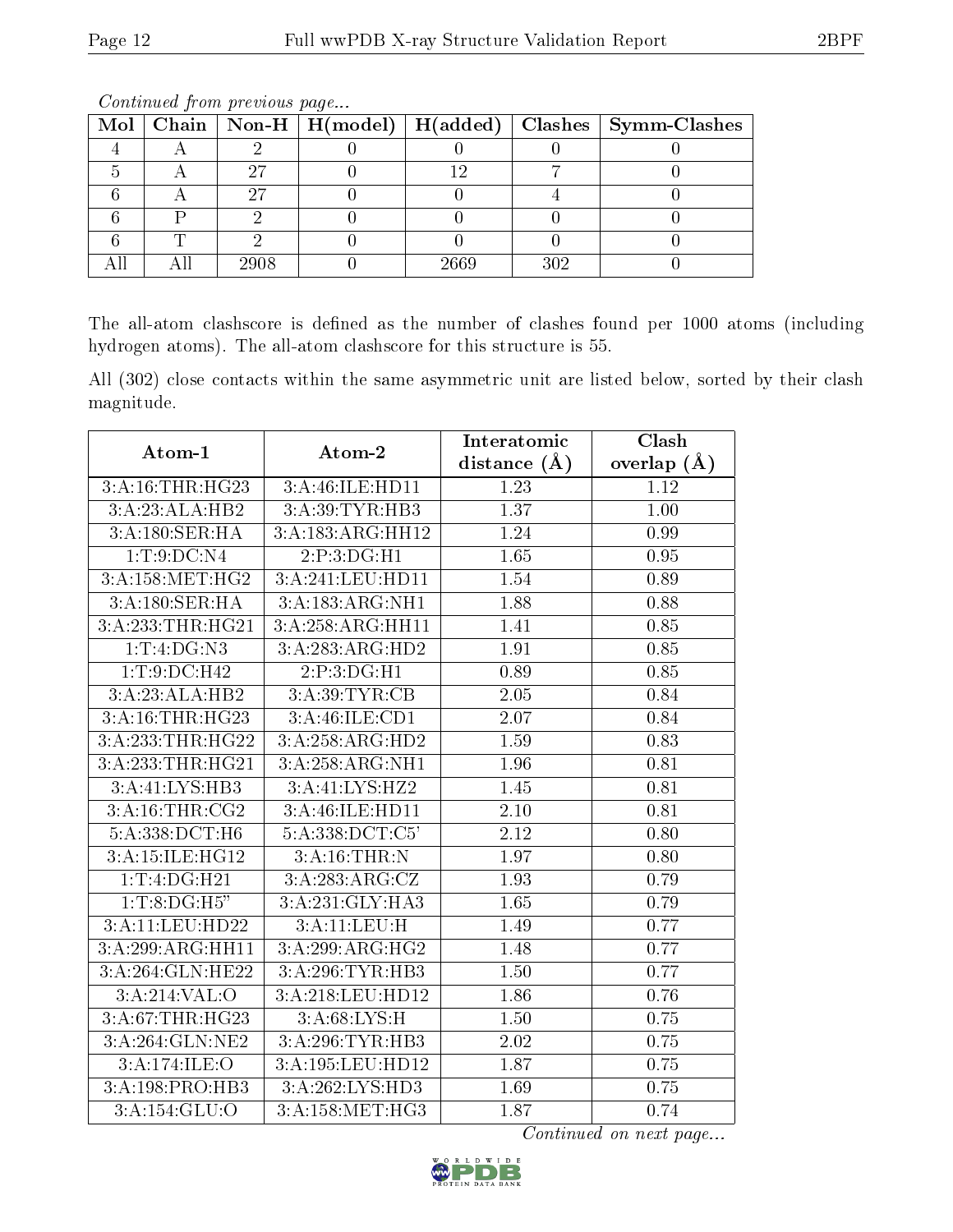| communa jioin premas page            |                                               | Interatomic    | Clash             |
|--------------------------------------|-----------------------------------------------|----------------|-------------------|
| Atom-1                               | Atom-2                                        | distance $(A)$ | overlap $(\AA)$   |
| 3:A:12:ASN:ND2                       | $3:$ A:53:ILE:H                               | 1.86           | 0.73              |
| 3: A:82: LEU: CB                     | 3:A:85:LEU:HB3                                | 2.18           | 0.73              |
| 3:A:12:ASN:HD21                      | 3: A:53: ILE:H                                | 1.35           | 0.73              |
| 3:A:16:THR:HG21                      | 3:A:47:ALA:HB2                                | 1.70           | 0.73              |
| 3:A:169:LEU:HB3                      | 3:A:213:ARG:NH2                               | 2.04           | 0.73              |
| 3:A:266:TYR:HA                       | 3:A:269:VAL:CG2                               | 2.19           | 0.72              |
| 3:A:197:HIS:ND1                      | 3:A:198:PRO:HD2                               | 2.05           | 0.72              |
| 3:A:204:SER:CB                       | 3:A:206:LYS:HE2                               | 2.20           | 0.71              |
| 3:A:108:PRO:HB2                      | 3:A:112:ARG:NH2                               | 2.05           | 0.71              |
| 3:A:140:LEU:O                        | 3:A:140:LEU:HD12                              | 1.91           | 0.70              |
| 3: A: 41: LYS: O                     | 3:A:44:SER:HB3                                | 1.91           | 0.70              |
| 3:A:133:ASN:H                        | 3:A:136:GLN:NE2                               | 1.89           | 0.70              |
| $3:\overline{A}:228:\text{LEU}:HD23$ | 3:A:228:LEU:N                                 | 2.06           | 0.70              |
| 3:A:266:TYR:HA                       | 3:A:269:VAL:HG23                              | 1.74           | 0.70              |
| 3:A:103:VAL:HB                       | 3:A:106:ILE:HD12                              | 1.74           | 0.69              |
| 1: T: 8: DG: OP1                     | 3:A:231:GLY:HA3                               | 1.92           | 0.69              |
| 3:A:195:LEU:O                        | 3:A:259:LEU:HD12                              | 1.92           | 0.69              |
| 3:A:169:LEU:N                        | 3:A:169:LEU:HD23                              | 2.06           | 0.69              |
| 3:A:103:VAL:CB                       | 3:A:106:ILE:HD12                              | 2.23           | 0.68              |
| 3:A:183:ARG:HB2                      | 3:A:183:ARG:HH11                              | 1.58           | 0.68              |
| 2:P:5:DG:OP2                         | 3:A:108:PRO:HD2                               | 1.93           | 0.68              |
| 3:A:11:LEU:HD13                      | 3:A:11:LEU:H                                  | 1.58           | 0.67              |
| 3:A:233:THR:CG2                      | 3:A:258:ARG:HH11                              | 2.08           | 0.67              |
| 3:A:158:MET:HG2                      | 3:A:241:LEU:CD1                               | 2.24           | 0.67              |
| 3:A:11:LEU:HD13                      | 3:A:11:LEU:N                                  | 2.10           | 0.67              |
| 3:A:180:SER:HB2                      | $3:\overline{A:188:\overline{\text{SER}:OG}}$ | 1.94           | 0.67              |
| 3: A:88: ILE: O                      | 3: A:90: GLN:N                                | 2.28           | 0.66              |
| 3:A:23:ALA:HB1                       | 3:A:36:TYR:CD1                                | 2.30           | 0.66              |
| 3: A:31: GLN:O                       | 3:A:33:ILE:N                                  | 2.28           | 0.66              |
| 3:A:212:HIS:HD2                      | 3:A:230:LYS:HE2                               | 1.60           | 0.66              |
| 3:A:160:ASP:O                        | 3:A:164:ASN:ND2                               | 2.30           | 0.65              |
| 3:A:11:LEU:N                         | 3:A:11:LEU:HD22                               | 2.11           | 0.65              |
| 3:A:328:ARG:HH11                     | 3:A:328:ARG:CG                                | 2.10           | $\overline{0.65}$ |
| 3:A:97:ILE:HG22                      | 3: A:98: ASN:N                                | 2.12           | 0.65              |
| 3:A:115:VAL:CG2                      | 3:A:120:LYS:HB3                               | 2.27           | 0.64              |
| 3:A:149:ARG:O                        | 3:A:151:PRO:HD3                               | 1.97           | 0.64              |
| 3:A:125:LEU:O                        | 3:A:128:ASN:N                                 | 2.30           | 0.64              |
| 3:A:299:ARG:NH1                      | 3:A:299:ARG:HG2                               | 2.12           | 0.64              |
| 3: A:36: TYR:O                       | 3:A:39:TYR:HB2                                | 1.97           | 0.64              |
| 3:A:279:ASN:O                        | 3:A:283:ARG:HG3                               | 1.97           | 0.64              |
| 3:A:196:THR:HG21                     | 3:A:262:LYS:HA                                | 1.78           | 0.64              |

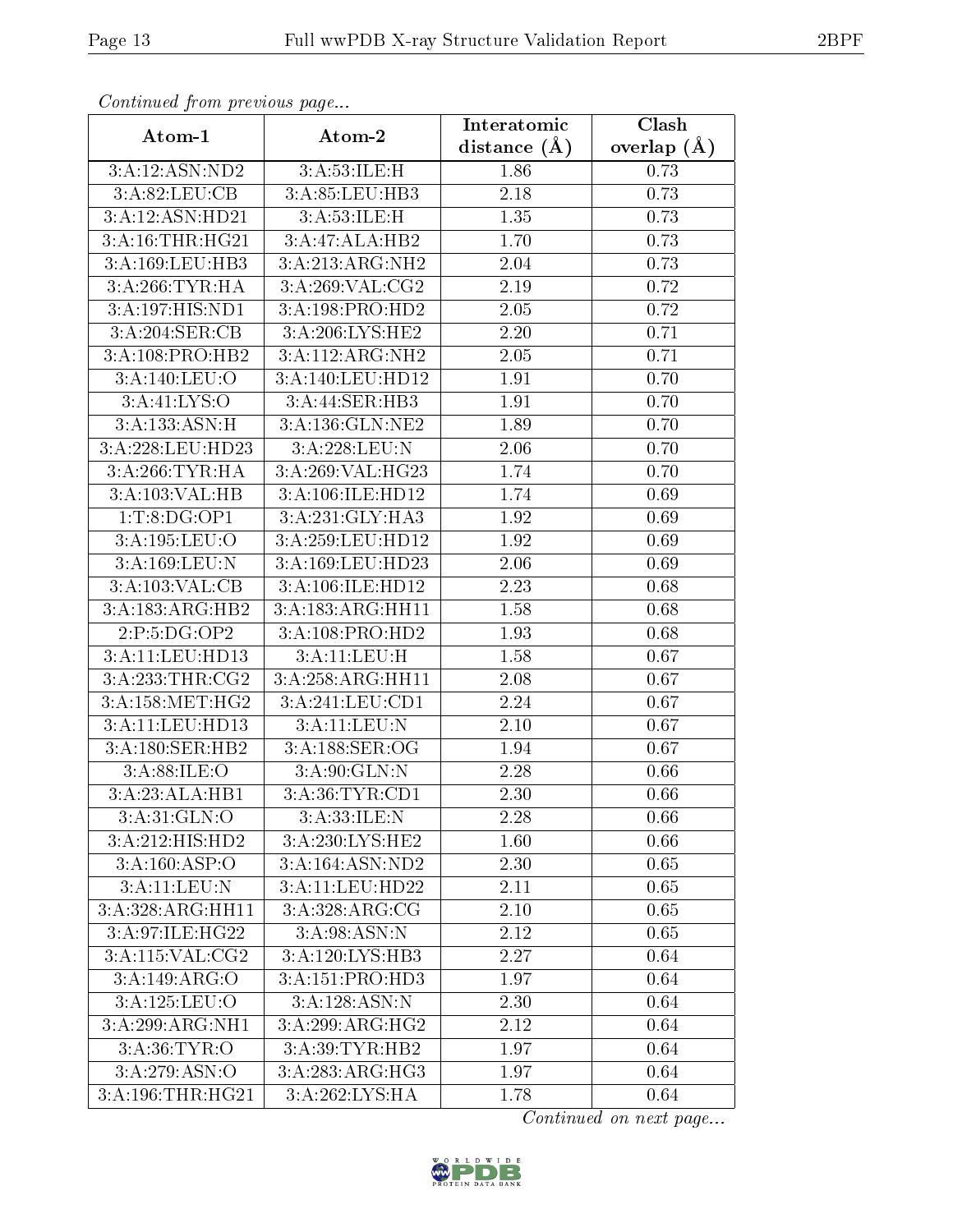| Continuatu jibin previous puge |                     | Clash<br>Interatomic |                 |  |
|--------------------------------|---------------------|----------------------|-----------------|--|
| Atom-1                         | Atom-2              | distance $(A)$       | overlap $(\AA)$ |  |
| 3:A:183:ARG:CG                 | 3:A:183:ARG:HH11    | 2.11                 | 0.64            |  |
| 3:A:208:PRO:CD                 | 3:A:209:LYS:H       | 2.10                 | 0.64            |  |
| 3:A:17:ASP:O                   | 3:A:20:VAL:HG12     | 1.98                 | 0.64            |  |
| 3:A:330:PRO:HA                 | 3:A:333:ARG:HE      | 1.63                 | 0.63            |  |
| 3:A:104:THR:HG22               | 3:A:139:GLY:CA      | 2.28                 | 0.63            |  |
| 3:A:115:VAL:HG22               | 3:A:120:LYS:HB3     | 1.80                 | 0.63            |  |
| 3:A:133:ASN:ND2                | 3:A:136:GLN:H       | 1.96                 | 0.63            |  |
| 2:P:5:DG:P                     | 3:A:107:GLY:HA3     | 2.39                 | 0.63            |  |
| 3:A:82:LEU:O                   | 3: A:86: GLU:N      | 2.29                 | 0.62            |  |
| 3:A:197:HIS:CE1                | 3:A:198:PRO:HD2     | 2.33                 | 0.62            |  |
| 3:A:233:THR:CG2                | 3: A: 258: ARG: HD2 | 2.28                 | 0.62            |  |
| 3:A:133:ASN:HD22               | 3:A:133:ASN:C       | 2.03                 | 0.62            |  |
| 3:A:270:LEU:HD21               | 3:A:282:MET:CE      | 2.30                 | 0.62            |  |
| 3:A:27:LYS:HB2                 | 3:A:36:TYR:CD1      | 2.35                 | 0.61            |  |
| 3:A:154:GLU:OE1                | 3:A:253:ARG:NH2     | 2.30                 | 0.61            |  |
| 3:A:301:LEU:HD23               | 3:A:301:LEU:O       | 2.00                 | 0.61            |  |
| 3:A:86:GLU:OE1                 | 3:A:86:GLU:HA       | 1.99                 | 0.61            |  |
| 3:A:333:ARG:HD2                | 6:A:405:HOH:O       | 2.02                 | 0.60            |  |
| 3:A:41:LYS:HB3                 | 3:A:41:LYS:NZ       | 2.05                 | 0.60            |  |
| 3:A:317:GLN:HG3                | 3:A:327:TYR:CD2     | 2.36                 | 0.60            |  |
| 3:A:238:VAL:HG12               | 3:A:239:CYS:N       | 2.16                 | 0.59            |  |
| 3:A:328:ARG:HB3                | 3:A:328:ARG:HH11    | 1.66                 | 0.59            |  |
| 3:A:328:ARG:HH11               | 3:A:328:ARG:CB      | 2.15                 | 0.59            |  |
| 3:A:159:GLN:O                  | 3:A:163:LEU:HG      | 2.01                 | 0.59            |  |
| 3:A:100:LEU:HD11               | 3:A:125:LEU:CD2     | 2.33                 | 0.59            |  |
| 2:P:2:DG:H2"                   | 2:P:3:DG:H5'        | 1.85                 | 0.58            |  |
| 3:A:104:THR:HG22               | 3:A:139:GLY:HA3     | 1.84                 | 0.58            |  |
| 3:A:299:ARG:HB2                | 3:A:300:PRO:HD2     | 1.85                 | 0.58            |  |
| 3:A:166:VAL:CG1                | 3:A:173:TYR:HB3     | 2.34                 | 0.58            |  |
| 3:A:125:LEU:HB3                | 3:A:140:LEU:HD22    | 1.85                 | 0.58            |  |
| 3: A:38: ALA:O                 | 3:A:41:LYS:NZ       | 2.35                 | 0.58            |  |
| 3:A:133:ASN:HD21               | 3:A:136:GLN:HG3     | 1.69                 | 0.58            |  |
| 3:A:183:ARG:CB                 | 3:A:183:ARG:HH11    | 2.17                 | 0.57            |  |
| 3:A:278:PHE:HB2                | 3: A: 333:ARG:O     | 2.02                 | 0.57            |  |
| 3:A:281:ASN:O                  | 3: A:284:ALA:HBB    | 2.04                 | 0.57            |  |
| 3:A:153:GLU:O                  | 3:A:156:LEU:HB2     | $2.\overline{04}$    | 0.57            |  |
| 3:A:60:LYS:HA                  | 3:A:65:VAL:HG22     | 1.86                 | 0.57            |  |
| 3:A:121:THR:HGI                | 3:A:124:ASP:H       | 1.49                 | 0.57            |  |
| 3:A:129:GLU:HA                 | 3:A:132:LEU:HD12    | 1.86                 | 0.57            |  |
| 3:A:77:LEU:N                   | 3:A:77:LEU:HD13     | 2.19                 | 0.57            |  |
| 2:P:2:DG:C2'                   | 2:P:3:DG:H5'        | 2.35                 | 0.56            |  |

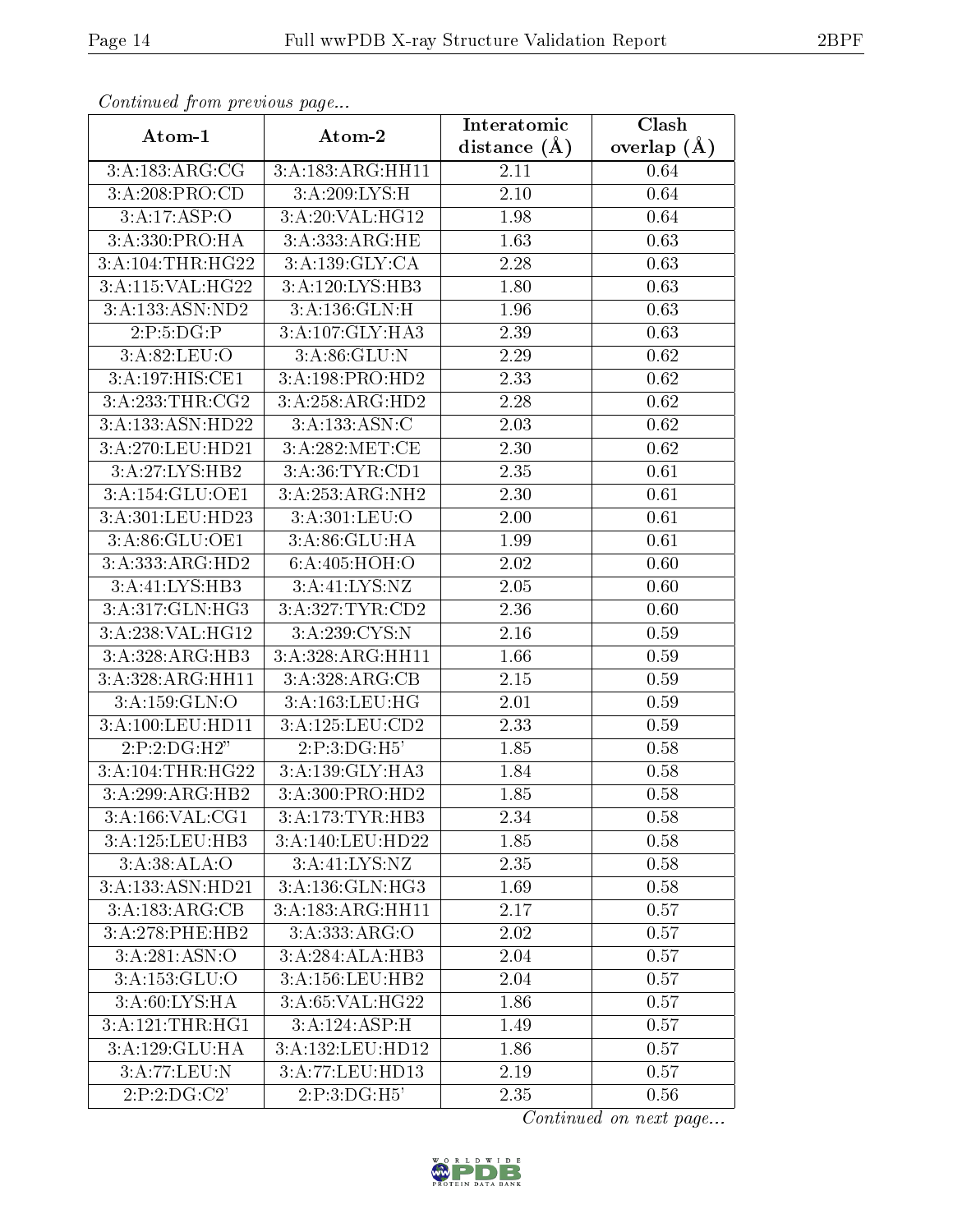| Continuea from previous page |                           | Interatomic    | Clash         |
|------------------------------|---------------------------|----------------|---------------|
| Atom-1                       | Atom-2                    | distance $(A)$ | overlap $(A)$ |
| 3:A:265:TYR:O                | 3:A:269:VAL:HG22          | 2.05           | 0.56          |
| 3:A:75:GLU:O                 | 3:A:79:THR:HG23           | 2.05           | 0.56          |
| 3: A:62:LEU:O                | 3:A:65:VAL:HG13           | 2.05           | 0.56          |
| 3:A:224:ILE:HD13             | 3:A:235:PHE:CZ            | 2.40           | 0.56          |
| 3: A:98: ASN:O               | 3:A:101:THR:HB            | 2.04           | 0.56          |
| 3:A:31:GLN:HG3               | 3:A:32:ALA:N              | 2.19           | 0.56          |
| 3:A:100:LEU:O                | 3:A:103:VAL:HG23          | 2.06           | $0.56\,$      |
| 3:A:210:LEU:O                | 3:A:214:VAL:HG12          | 2.07           | 0.55          |
| 3:A:204:SER:HB2              | 3:A:206:LYS:HG2           | 1.87           | 0.55          |
| 1: T: 8: DG: H5"             | 3:A:231:GLY:CA            | 2.34           | 0.55          |
| 3:A:293:ILE:HG12             | 3:A:298:ILE:HB            | 1.88           | 0.55          |
| 3:A:328:ARG:HH11             | 3:A:328:ARG:HG2           | 1.72           | 0.55          |
| 3:A:330:PRO:HD3              | 3:A:333:ARG:NH2           | 2.21           | 0.55          |
| 3:A:133:ASN:H                | 3:A:136:GLN:HE21          | 1.53           | 0.55          |
| 3:A:300:PRO:HD3              | 3:A:309:GLU:O             | 2.07           | 0.55          |
| 3:A:198:PRO:HD2              | 3:A:199:ASN:H             | 1.71           | 0.54          |
| 3:A:279:ASN:HA               | 6:A:426:HOH:O             | 2.08           | 0.54          |
| 3:A:194:LEU:HD13             | 3:A:195:LEU:N             | 2.22           | 0.54          |
| 3:A:59:ALA:O                 | $3:$ A:62:LEU:HB2         | 2.07           | 0.54          |
| 3:A:164:ASN:O                | 3:A:167:LYS:N             | 2.41           | 0.54          |
| 3:A:102:ARG:NH2              | 3:A:147:GLU:OE2           | 2.41           | 0.54          |
| 3:A:100:LEU:HD11             | 3:A:125:LEU:HD21          | 1.88           | 0.54          |
| 3:A:223:PHE:O                | 3:A:239:CYS:HA            | 2.08           | 0.54          |
| 3:A:16:THR:HG22              | 3:A:43:ALA:HB1            | 1.90           | 0.53          |
| 3: A:274: GLY: CA            | 5:A:338:DCT:H2"           | 2.39           | 0.53          |
| 3:A:283:ARG:O                | 3:A:287:LEU:HD13          | 2.08           | 0.53          |
| 3:A:108:PRO:HB2              | 3:A:112:ARG:HH22          | 1.73           | 0.53          |
| 3: A:240: GLN:O              | 3:A:242:PRO:HD3           | 2.09           | 0.53          |
| 3:A:88:ILE:C                 | 3:A:90:GLN:H              | 2.11           | 0.53          |
| 3:A:227:THR:C                | 3:A:228:LEU:HD23          | 2.29           | 0.53          |
| 3:A:104:THR:HG22             | 3:A:139:GLY:HA2           | 1.90           | 0.53          |
| 3:A:202:SER:N                | 3:A:263:ASP:OD1           | 2.37           | 0.53          |
| 3:A:149:ARG:NH2              | 5:A:338:DCT:O2G           | 2.42           | 0.52          |
| 3:A:301:LEU:HD23             | 3:A:301:LEU:C             | 2.30           | 0.52          |
| 3:A:71:GLU:O                 | $3:A:74:ASP:\overline{N}$ | 2.42           | 0.52          |
| 3:A:287:LEU:HD12             | 3:A:291:PHE:O             | 2.08           | 0.52          |
| 5:A:338:DCT:H6               | 5:A:338:DCT:H5'           | 1.89           | 0.52          |
| 3:A:285:HIS:CD2              | 3:A:325:TRP:NE1           | 2.78           | 0.52          |
| 3:A:46:ILE:HD12              | 3:A:47:ALA:HA             | 1.91           | 0.52          |
| 3:A:128:ASN:ND2              | 3: A: 128: ASN: N         | 2.57           | 0.52          |
| 3:A:84:LYS:O                 | 3:A:87:LYS:HB3            | 2.10           | 0.52          |

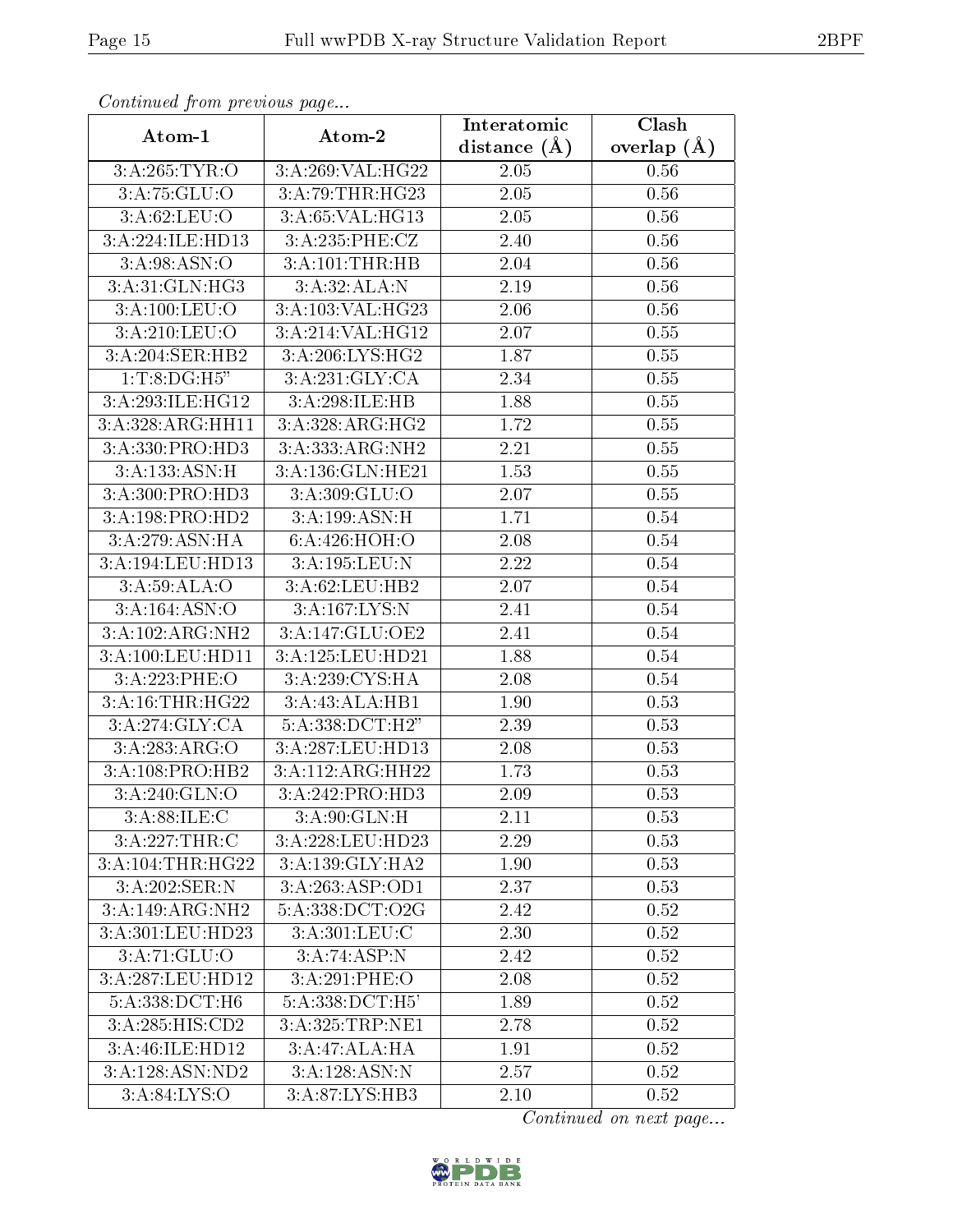| Continuati prom provious pago |                                     | Interatomic    | Clash         |
|-------------------------------|-------------------------------------|----------------|---------------|
| Atom-1                        | Atom-2                              | distance $(A)$ | overlap $(A)$ |
| 3: A:56: GLY:O                | 3:A:59:ALA:HB3                      | 2.10           | 0.52          |
| 3:A:70:ALA:O                  | 3:A:73:ILE:HB                       | 2.09           | 0.51          |
| 3: A:82: LEU:O                | 3: A:85:LEU:N                       | 2.44           | 0.51          |
| 3:A:102:ARG:HH21              | 3:A:147:GLU:CD                      | 2.13           | 0.51          |
| 3:A:260:ILE:HG23              | 3:A:261:PRO:HD2                     | 1.91           | 0.51          |
| 2:P:1:DC:O3'                  | 2:P:2:DG:O4'                        | 2.28           | 0.51          |
| 3:A:33:ILE:HG23               | 3: A:34: HIS:N                      | 2.26           | 0.51          |
| 3: A:85:LEU:O                 | 3:A:88:ILE:HG22                     | 2.10           | 0.51          |
| 3:A:215:VAL:HG11              | 3:A:235:PHE:CD2                     | 2.45           | 0.51          |
| 3:A:177:VAL:HG22              | 3:A:181:PHE:CD2                     | 2.46           | 0.51          |
| 3:A:15:ILE:O                  | 3:A:18:MET:N                        | 2.43           | 0.51          |
| 3:A:221:VAL:HG12              | 3:A:221:VAL:O                       | 2.11           | 0.50          |
| 3:A:106:ILE:CG2               | 3:A:111:ALA:HB2                     | 2.41           | 0.50          |
| 3:A:238:VAL:CG1               | 3:A:239:CYS:N                       | 2.74           | 0.50          |
| 3:A:133:ASN:ND2               | 3:A:136:GLN:HG3                     | 2.27           | 0.50          |
| 3:A:198:PRO:CB                | 3:A:262:LYS:HD3                     | 2.39           | 0.50          |
| 3:A:274:GLY:HA3               | 5:A:338:DCT:H2"                     | 1.94           | 0.50          |
| 5:A:338:DCT:O2B               | 5:A:338:DCT:O1A                     | 2.30           | 0.50          |
| 3:A:12:ASN:HD21               | 3:A:53:ILE:N                        | 2.06           | 0.50          |
| 3: A:96: SER:O                | 3:A:99:PHE:HB3                      | 2.12           | 0.50          |
| 3:A:117:GLU:OE1               | 3:A:131:LYS:NZ                      | 2.42           | 0.49          |
| 3:A:122:LEU:HD13              | 3:A:122:LEU:C                       | 2.32           | 0.49          |
| 3:A:311:LEU:HB3               | 3:A:312:PRO:HD2                     | 1.92           | 0.49          |
| 3:A:197:HIS:CG                | 3:A:198:PRO:HD2                     | 2.46           | 0.49          |
| 1: T: 9: DC: H5'              | 3:A:229:SER:HB3                     | 1.93           | 0.49          |
| 3:A:152:ARG:O                 | 3:A:156:LEU:HD22                    | 2.13           | 0.49          |
| 3:A:193:VAL:HG22              | 3:A:193:VAL:O                       | 2.12           | 0.49          |
| 3:A:204:SER:O                 | $3:A:206:\overline{\text{LYS:HD3}}$ | 2.13           | 0.49          |
| 3:A:152:ARG:NH2               | 3:A:181:PHE:O                       | 2.45           | 0.48          |
| 3:A:197:HIS:O                 | 3:A:200:PHE:HB3                     | 2.13           | 0.48          |
| 3:A:270:LEU:HD21              | 3:A:282:MET:HE1                     | 1.94           | 0.48          |
| 3:A:278:PHE:CE2               | 3:A:333:ARG:CD                      | 2.96           | 0.48          |
| 3:A:209:LYS:HA                | $3:A:212:H1\overline{S:HB2}$        | 1.94           | 0.48          |
| 3:A:212:HIS:CD2               | 3:A:230:LYS:HE2                     | 2.44           | 0.48          |
| 3:A:299:ARG:CD                | 3: A:307: ALA:HB1                   | 2.44           | 0.48          |
| 3:A:183:ARG:HE                | 3:A:275:SER:HB3                     | 1.78           | 0.48          |
| 3:A:204:SER:HB3               | 3:A:206:LYS:HE2                     | 1.93           | 0.48          |
| 3:A:162:VAL:HG12              | 3:A:163:LEU:HD23                    | 1.95           | 0.48          |
| 3: A:60: LYS: HA              | 3: A:65: VAL:CG2                    | 2.44           | 0.48          |
| 3:A:140:LEU:HD12              | 3:A:140:LEU:C                       | 2.31           | 0.48          |
| 3:A:180:SER:CA                | 3:A:183:ARG:HH12                    | 2.11           | 0.48          |

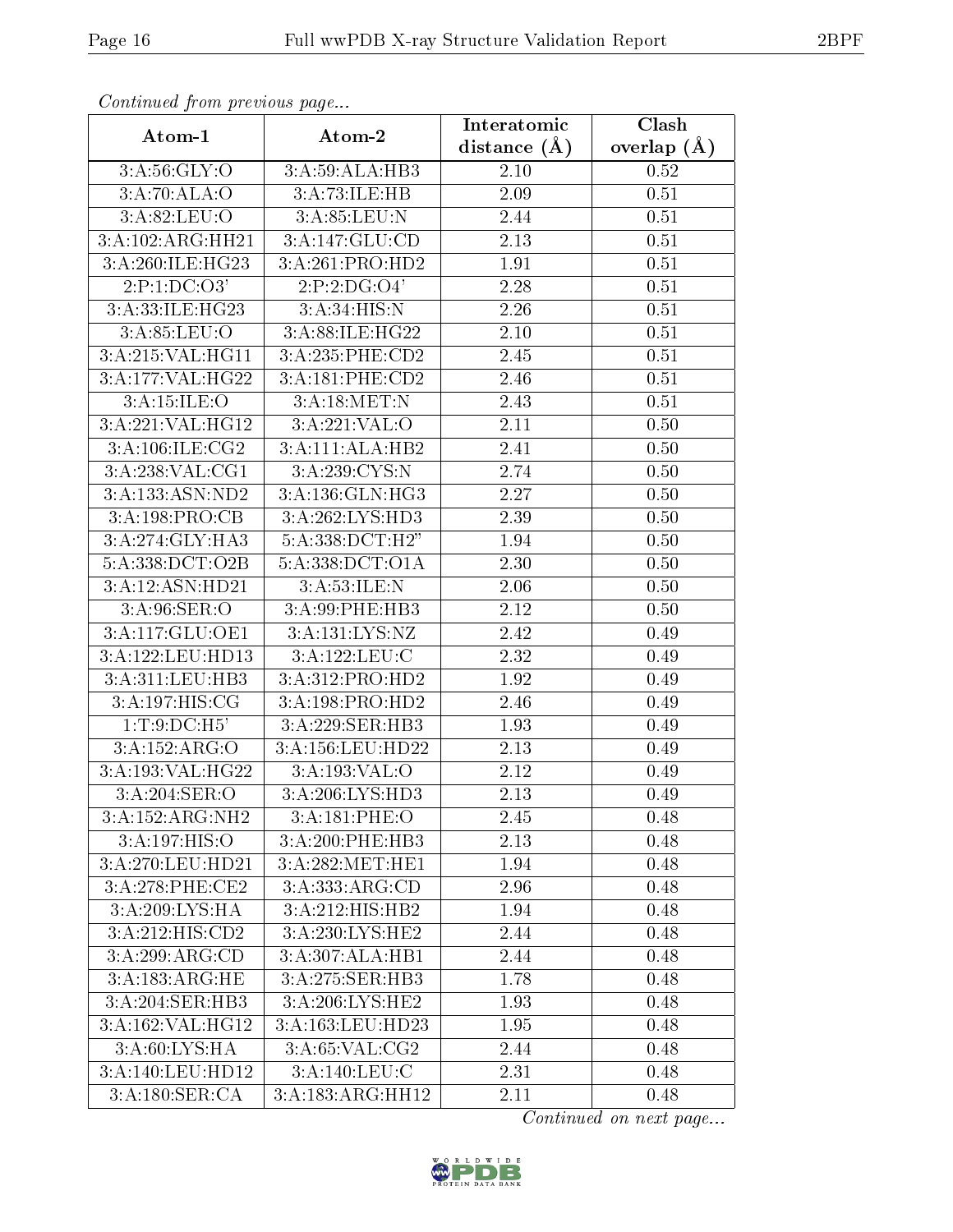| communa jioin premas page      |                                     | Interatomic       | Clash           |
|--------------------------------|-------------------------------------|-------------------|-----------------|
| Atom-1                         | Atom-2                              | distance $(A)$    | overlap $(\AA)$ |
| 3:A:62:LEU:HB3                 | 3:A:65:VAL:HG11                     | 1.96              | 0.48            |
| 3:A:194:LEU:HA                 | 3:A:194:LEU:HD22                    | 1.48              | 0.47            |
| 3: A: 133: ASN: O              | 3:A:137:ARG:HG3                     | 2.15              | 0.47            |
| 3: A:138: ILE: CG2             | 3:A:142:TYR:HD2                     | 2.27              | 0.47            |
| 3:A:38:ALA:HB1                 | 3:A:41:LYS:HZ1                      | 1.78              | 0.47            |
| 1:T:4:DG:H2"                   | 1: T: 5: DG: O5'                    | 2.14              | 0.47            |
| 3:A:197:HIS:CG                 | 3:A:198:PRO:CD                      | 2.97              | 0.47            |
| 3:A:217:GLN:O                  | 3:A:221:VAL:HG23                    | 2.14              | 0.47            |
| 3:A:330:PRO:HD3                | 3:A:333:ARG:HH21                    | 1.80              | 0.47            |
| 3:A:299:ARG:HB2                | 3:A:300:PRO:CD                      | 2.43              | 0.47            |
| 3:A:46:ILE:CG1                 | 3:A:47:ALA:N                        | 2.78              | 0.47            |
| 3:A:46:ILE:HG13                | 3:A:47:ALA:N                        | 2.30              | 0.47            |
| 3:A:158:MET:HB2                | 3:A:191:MET:CE                      | 2.45              | 0.46            |
| 3:A:224:ILE:HD13               | 3:A:235:PHE:CE1                     | 2.50              | 0.46            |
| 3:A:172:GLU:HG2                | 3:A:198:PRO:HG3                     | 1.97              | 0.46            |
| 3:A:304:THR:HG23               | 3:A:305:GLY:N                       | 2.31              | 0.46            |
| 3: A: 41: LYS: O               | 3:A:45:VAL:HG12                     | 2.14              | 0.46            |
| 3:A:208:PRO:CG                 | 3:A:209:LYS:H                       | 2.28              | 0.46            |
| 3:A:76:PHE:HD1                 | $3:A:77:\t\t\t\overline{EU:CD1}$    | 2.28              | 0.46            |
| 3:A:77:LEU:HA                  | 3:A:77:LEU:HD12                     | $\overline{1.22}$ | 0.46            |
| 3:A:115:VAL:HG23               | 3:A:120:LYS:HB3                     | 1.98              | 0.46            |
| 3:A:183:ARG:HG3                | 3:A:183:ARG:HH11                    | 1.77              | 0.46            |
| 3:A:88:ILE:HG23                | 3: A:89: ARG: N                     | 2.31              | 0.46            |
| 3:A:182:ARG:C                  | 3:A:184:GLY:H                       | 2.19              | 0.46            |
| 1: T: 4: DG:H21                | 3:A:283:ARG:NE                      | 2.11              | 0.46            |
| $3: A:294: \overline{ASN:OD1}$ | 3:A:296:TYR:HB2                     | 2.16              | 0.46            |
| 3:A:255:ILE:CG1                | 3:A:256:ASP:N                       | 2.79              | 0.45            |
| 3:A:127:LYS:HE2                | $3:A:127:\overline{\text{LYS:HB3}}$ | 1.76              | 0.45            |
| 3:A:19:LEU:HA                  | 3:A:19:LEU:HD12                     | 1.52              | 0.45            |
| 3:A:23:ALA:O                   | 3:A:36:TYR:HD1                      | 1.99              | 0.45            |
| 3:A:76:PHE:HD1                 | 3:A:77:LEU:HD13                     | 1.81              | 0.45            |
| 3:A:196:THR:CG2                | 3:A:262:LYS:HA                      | 2.46              | 0.45            |
| 3:A:202:SER:HB3                | 3:A:264:GLN:OE1                     | 2.17              | 0.45            |
| 3:A:158:MET:HB2                | 3:A:191:MET:HE3                     | 1.98              | 0.45            |
| 3:A:75:GLU:OE2                 | 3:A:82:LEU:HA                       | 2.15              | 0.45            |
| 3:A:282:MET:HE2                | 6:A:426:HOH:O                       | 2.16              | 0.45            |
| 2:P:1:DC:H2"                   | 2:P:2:DG:CS                         | 2.51              | 0.45            |
| 3:A:208:PRO:CG                 | 3:A:209:LYS:N                       | 2.80              | 0.45            |
| 3: A:317: GLN:O                | 3:A:320:PHE:HB2                     | 2.17              | 0.45            |
| 3:A:330:PRO:CD                 | 3:A:333:ARG:HH21                    | 2.30              | 0.45            |
| 3:A:88:ILE:HG23                | 3: A:89: ARG:H                      | 1.82              | 0.45            |

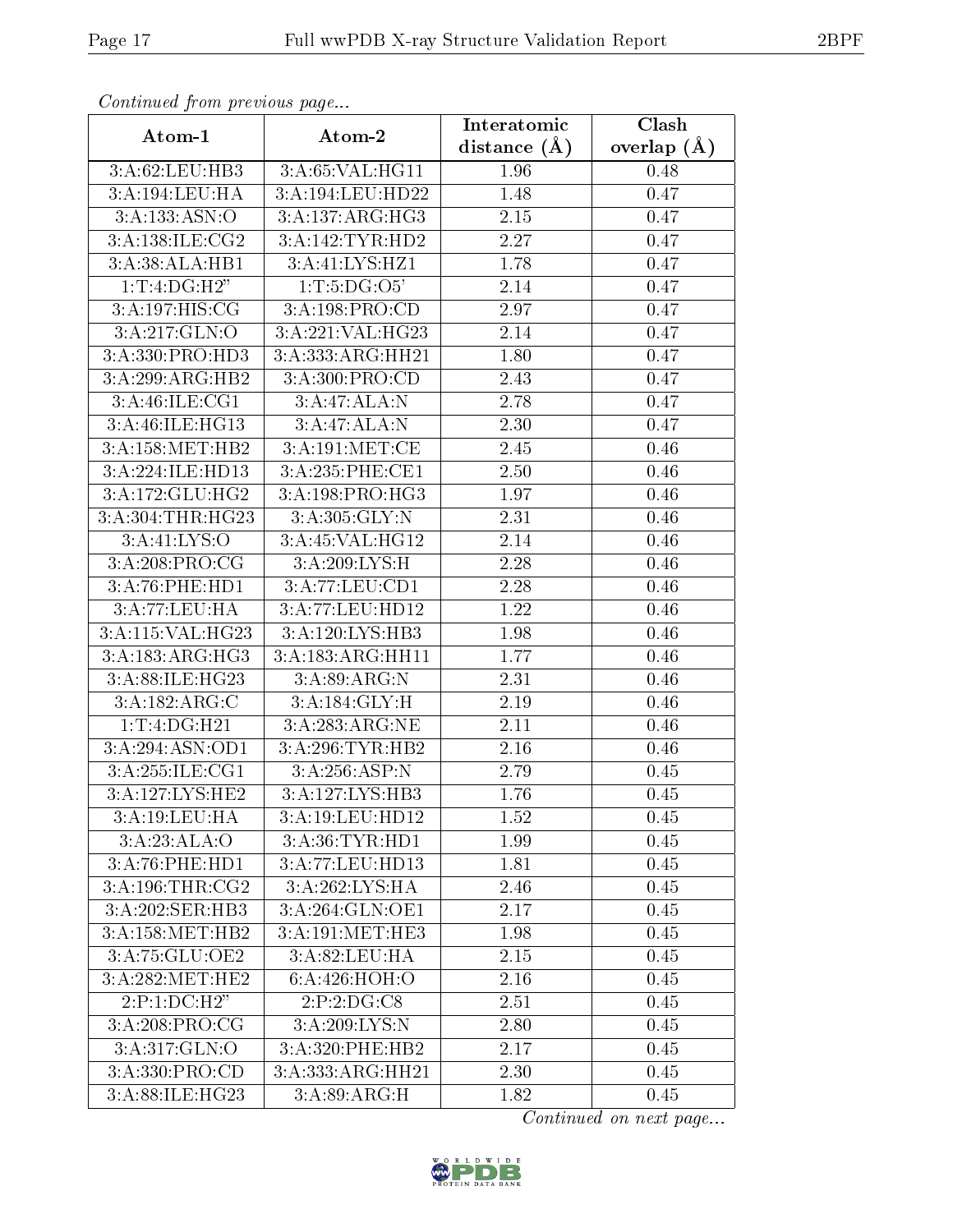| Continuati prom provious pago                         |                    | Interatomic    | Clash         |
|-------------------------------------------------------|--------------------|----------------|---------------|
| Atom-1                                                | Atom-2             | distance $(A)$ | overlap $(A)$ |
| 3:A:46:ILE:C                                          | 3:A:46:ILE:HD12    | 2.37           | 0.45          |
| 3:A:198:PRO:CD                                        | 3:A:199:ASN:H      | 2.30           | 0.44          |
| 3:A:255:ILE:HG13                                      | 3:A:256:ASP:N      | 2.32           | 0.44          |
| 3: A:225:THR:OG1                                      | 3:A:226:ASP:OD1    | 2.29           | 0.44          |
| 3:A:126:ARG:NH1                                       | 3:A:126:ARG:HG3    | 2.33           | 0.44          |
| 3:A:150:ILE:HG22                                      | 3: A: 155: MET:HG2 | 2.00           | 0.44          |
| 3:A:323:ILE:HG13                                      | 3:A:325:TRP:HB2    | 2.00           | 0.44          |
| 3:A:93:THR:HG23                                       | 3: A:94: SER: N    | 2.32           | 0.44          |
| 1:T:7:D C:H2"                                         | 1: T: 8: DG: O5'   | 2.17           | 0.44          |
| 3:A:299:ARG:HB3                                       | 3:A:310:PRO:HA     | 2.00           | 0.44          |
| 3: A:66: GLY:O                                        | 3:A:69:ILE:N       | 2.51           | 0.43          |
| $3:A:103:\overline{\text{VAL}:C}\overline{\text{G2}}$ | 3:A:106:ILE:HD12   | 2.49           | 0.43          |
| 3:A:164:ASN:O                                         | 3:A:167:LYS:HB2    | 2.19           | 0.43          |
| $3:A:126:ARG:\overline{\text{NE}}$                    | 3:A:140:LEU:HD11   | 2.32           | 0.43          |
| 3:A:208:PRO:CD                                        | 3:A:209:LYS:N      | 2.80           | 0.43          |
| 3:A:317:GLN:HA                                        | 3:A:327:TYR:HD2    | 1.83           | 0.43          |
| 3:A:278:PHE:CE2                                       | 3:A:333:ARG:HD3    | 2.52           | 0.43          |
| 3: A:266:TYR:O                                        | 3:A:269:VAL:HG23   | 2.19           | 0.43          |
| 3:A:255:ILE:HG13                                      | 3:A:256:ASP:H      | 1.83           | 0.43          |
| 3:A:214:VAL:CG2                                       | 3:A:218:LEU:HD11   | 2.48           | 0.43          |
| 3:A:260:ILE:HD13                                      | 3:A:260:ILE:HA     | 1.68           | 0.43          |
| 3:A:11:LEU:CD1                                        | 3:A:11:LEU:H       | 2.22           | 0.43          |
| 3:A:163:LEU:N                                         | 3:A:163:LEU:HD23   | 2.25           | 0.43          |
| 3:A:204:SER:HB2                                       | 3:A:206:LYS:CG     | 2.48           | 0.43          |
| 3:A:228:LEU:CD2                                       | 3:A:228:LEU:N      | 2.79           | 0.43          |
| 3:A:328:ARG:NH1                                       | 3:A:328:ARG:CB     | 2.82           | 0.43          |
| 5:A:338:DCT:C4'                                       | 5:A:338:DCT:H6     | 2.28           | 0.43          |
| 3: A:114:LEU:HD23                                     | 3:A:114:LEU:HA     | 1.50           | 0.42          |
| 3:A:156:LEU:HD13                                      | 3:A:156:LEU:HA     | 1.44           | 0.42          |
| 3:A:23:ALA:HB1                                        | 3:A:36:TYR:HD1     | 1.81           | 0.42          |
| 3:A:178:CYS:HA                                        | 3:A:182:ARG:HB3    | 2.01           | 0.42          |
| 3:A:195:LEU:HA                                        | 3:A:195:LEU:HD12   | 1.79           | 0.42          |
| 3:A:333:ARG:HH11                                      | 3:A:333:ARG:HD3    | 1.46           | 0.42          |
| 3:A:204:SER:HB2                                       | 3:A:206:LYS:HE2    | 1.99           | 0.42          |
| 3:A:177:VAL:HG22                                      | 3:A:181:PHE:HD2    | 1.85           | 0.42          |
| 3:A:215:VAL:HG21                                      | 3:A:230:LYS:HE3    | 2.01           | 0.42          |
| 3:A:270:LEU:HD12                                      | 6:A:405:HOH:O      | 2.19           | 0.42          |
| $3:A:330:P\overline{\mathrm{RO:HG3}}$                 | 3:A:333:ARG:HH21   | 1.85           | 0.42          |
| 3:A:299:ARG:NE                                        | 3:A:307:ALA:HB1    | 2.34           | 0.42          |
| 3:A:112:ARG:O                                         | 3:A:115:VAL:N      | 2.53           | 0.42          |
| 3:A:169:LEU:H                                         | 3:A:169:LEU:HD23   | 1.81           | 0.42          |

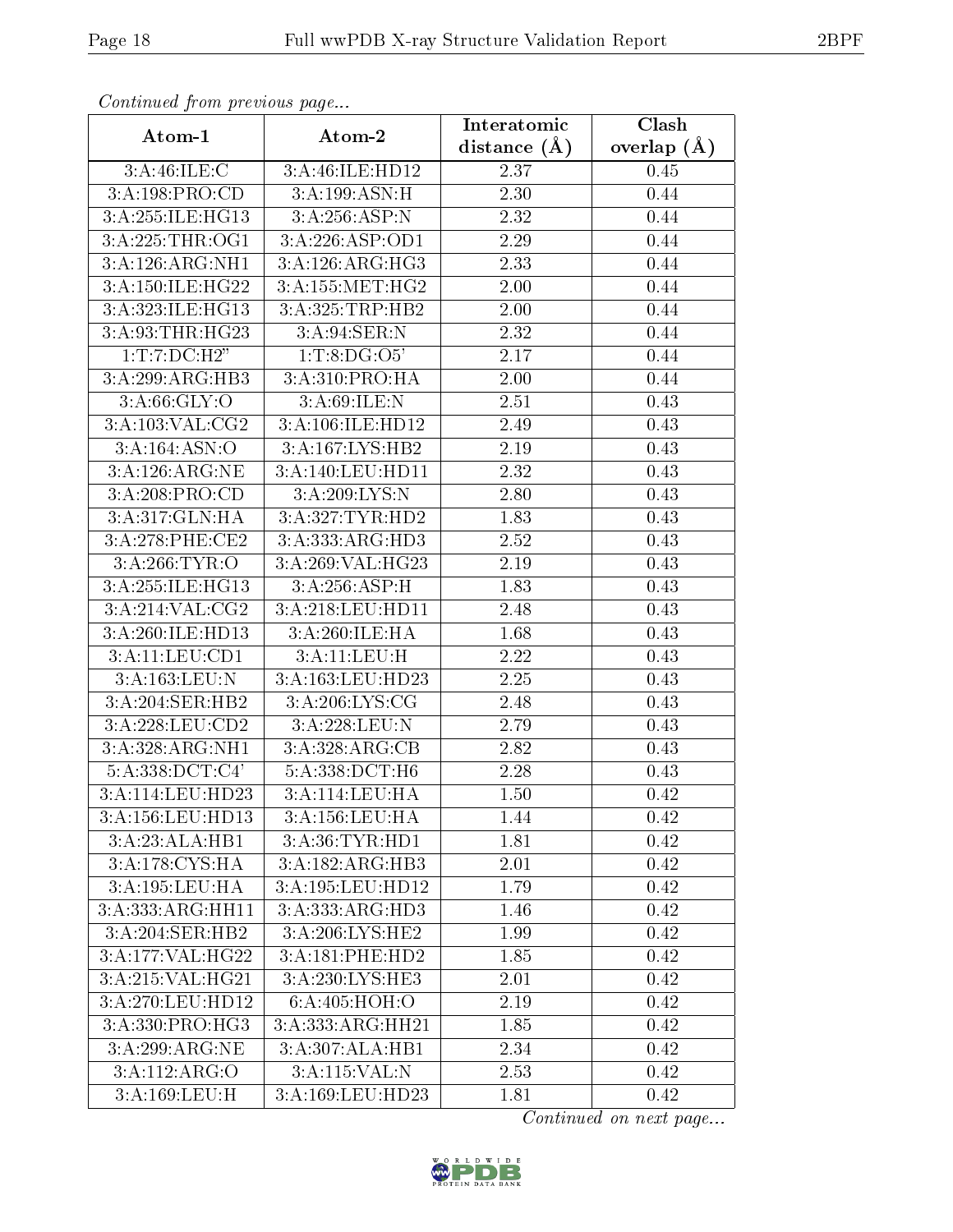| onima ou promono ao pago |                  | Interatomic       | Clash         |
|--------------------------|------------------|-------------------|---------------|
| Atom-1                   | Atom-2           | distance $(\AA)$  | overlap $(A)$ |
| 3:A:314:ASP:O            | 3:A:315:SER:HB3  | 2.20              | 0.42          |
| 3:A:319:ILE:HG13         | 3:A:319:ILE:H    | 1.68              | 0.42          |
| 3:A:38:ALA:C             | 3:A:41:LYS:HZ2   | 2.23              | 0.41          |
| 3:A:104:THR:HG23         | 3:A:104:THR:O    | 2.20              | 0.41          |
| 3:A:198:PRO:CD           | 3:A:199:ASN:N    | 2.83              | 0.41          |
| 2:P:2:DG:C2'             | 2:P:3:DG:C5'     | 2.98              | 0.41          |
| 3:A:126:ARG:HH11         | 3:A:126:ARG:HG3  | 1.86              | 0.41          |
| 3:A:201:THR:O            | 3:A:203:GLU:N    | 2.54              | 0.41          |
| 3:A:286:ALA:HA           | 3:A:323:ILE:HG22 | 2.03              | 0.41          |
| 3:A:169:LEU:N            | 3:A:169:LEU:CD2  | 2.79              | 0.41          |
| 3:A:206:LYS:HG3          | 3:A:207:GLN:HG2  | 2.02              | 0.41          |
| 3:A:206:LYS:HB2          | 3:A:207:GLN:H    | 1.39              | 0.41          |
| 3:A:328:ARG:HB3          | 3:A:328:ARG:NH1  | 2.31              | 0.41          |
| 3:A:159:GLN:N            | 3:A:191:MET:HE1  | $\overline{2.36}$ | 0.41          |
| 3:A:219:GLN:O            | 3:A:221:VAL:N    | 2.53              | 0.41          |
| 3:A:24:ASN:HA            | 3:A:27:LYS:HB3   | 2.03              | 0.41          |
| 3:A:138:ILE:HG23         | 3:A:142:TYR:CD2  | 2.56              | 0.41          |
| 3:A:208:PRO:HB3          | 3:A:232:GLU:HB3  | 2.01              | 0.41          |
| 3:A:327:TYR:O            | 3:A:328:ARG:HG3  | $\overline{2.21}$ | 0.41          |
| 3: A:26: GLU:O           | 3:A:30:SER:HB2   | 2.22              | 0.40          |
| 3:A:75:GLU:O             | 3:A:75:GLU:HG2   | $\overline{2.21}$ | 0.40          |
| 3:A:142:TYR:O            | 3:A:145:ASP:HB2  | 2.22              | 0.40          |
| 3:A:26:GLU:HG3           | 3:A:32:ALA:CB    | 2.52              | 0.40          |
| 3:A:201:THR:HB           | 3:A:263:ASP:OD1  | 2.22              | 0.40          |
| 3:A:11:LEU:CD2           | 3:A:11:LEU:H     | 2.16              | 0.40          |
| 1:T:4:DG:C2              | 3:A:283:ARG:HD2  | 2.54              | 0.40          |
| 3:A:280:LYS:O            | 3:A:284:ALA:HB2  | 2.21              | 0.40          |
| 3:A:38:ALA:HA            | 3:A:41:LYS:NZ    | 2.36              | 0.40          |

There are no symmetry-related clashes.

#### 5.3 Torsion angles  $(i)$

#### 5.3.1 Protein backbone (i)

In the following table, the Percentiles column shows the percent Ramachandran outliers of the chain as a percentile score with respect to all X-ray entries followed by that with respect to entries of similar resolution.

The Analysed column shows the number of residues for which the backbone conformation was analysed, and the total number of residues.

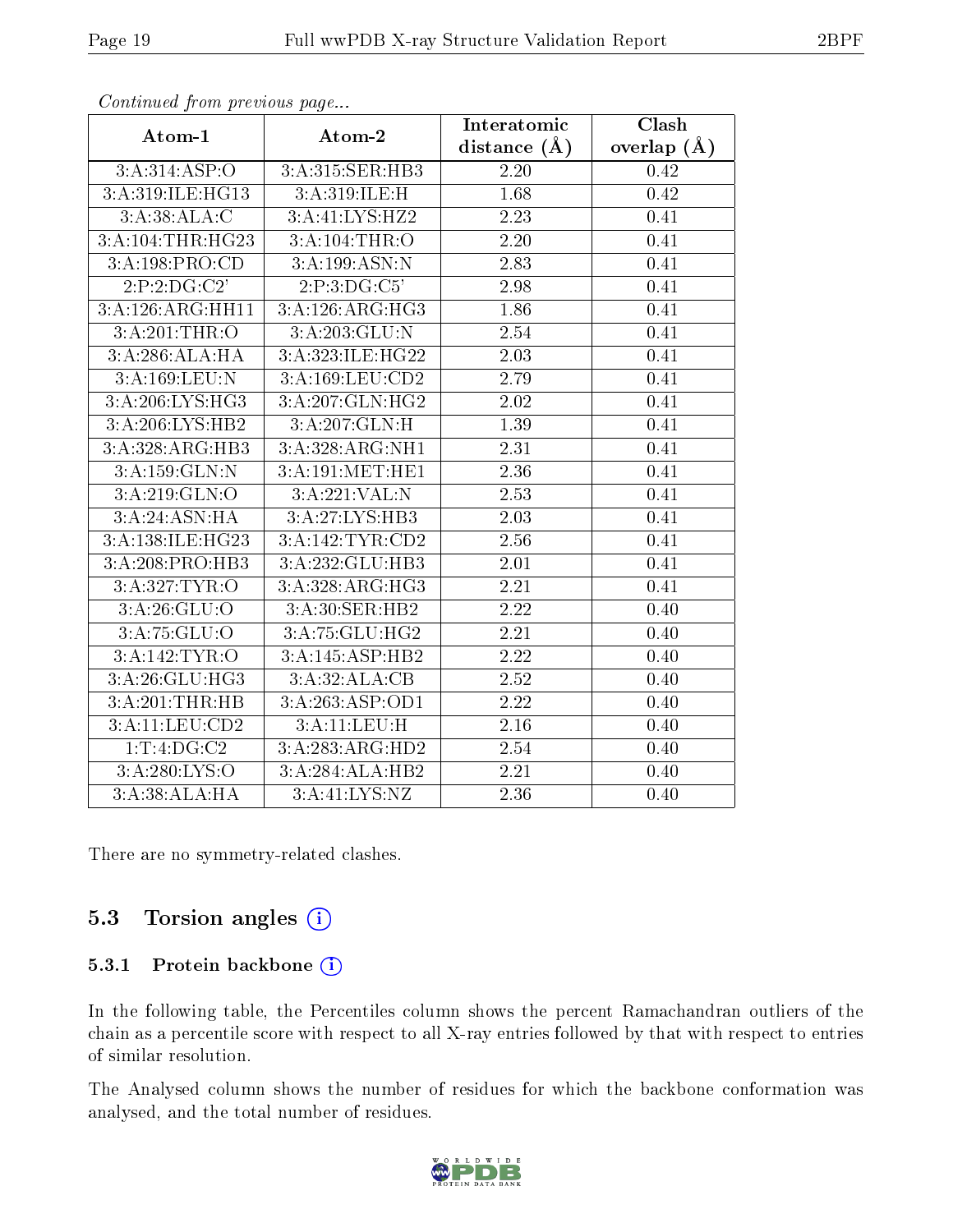| Mol   Chain | Analysed |  | Favoured   Allowed   Outliers   Percentiles |
|-------------|----------|--|---------------------------------------------|
|             |          |  |                                             |

All (14) Ramachandran outliers are listed below:

| Mol | Chain          | Res | $_{\rm Type}$ |
|-----|----------------|-----|---------------|
| 3   | А              | 32  | <b>ALA</b>    |
| 3   | А              | 89  | $\rm{ARG}$    |
| 3   | А              | 91  | <b>ASP</b>    |
| 3   | Α              | 10  | THR           |
| 3   | $\overline{A}$ | 67  | THR           |
| 3   | А              | 82  | LEU           |
| 3   | $\bf{A}$       | 88  | ILE           |
| 3   | A              | 204 | <b>SER</b>    |
| 3   | $\bf{A}$       | 205 | SER.          |
| 3   | А              | 220 | <b>LYS</b>    |
| 3   | $\overline{A}$ | 262 | LYS           |
| 3   | А              | 164 | <b>ASN</b>    |
| 3   | А              | 202 | ${\rm SER}$   |
| 3   |                | 81  | LYS           |

#### 5.3.2 Protein sidechains  $(i)$

In the following table, the Percentiles column shows the percent sidechain outliers of the chain as a percentile score with respect to all X-ray entries followed by that with respect to entries of similar resolution.

The Analysed column shows the number of residues for which the sidechain conformation was analysed, and the total number of residues.

| Mol   Chain | Analysed                                  |  | Rotameric   Outliers   Percentiles |
|-------------|-------------------------------------------|--|------------------------------------|
|             | $267/296 (90\%)$   219 (82\%)   48 (18\%) |  | $\boxed{1}$ $\boxed{5}$            |

All (48) residues with a non-rotameric sidechain are listed below:

| Mol | Chain | Res | Type       |
|-----|-------|-----|------------|
| 3   |       | 10  | THR        |
| 3   |       | 11  | LEU        |
| 3   |       | 15  | ILE        |
| 3   |       | 16  | THR        |
| 3   |       | 19  | LEU        |
| 3   |       | 26  | GLU        |
| २   |       | 31  | <b>GLN</b> |

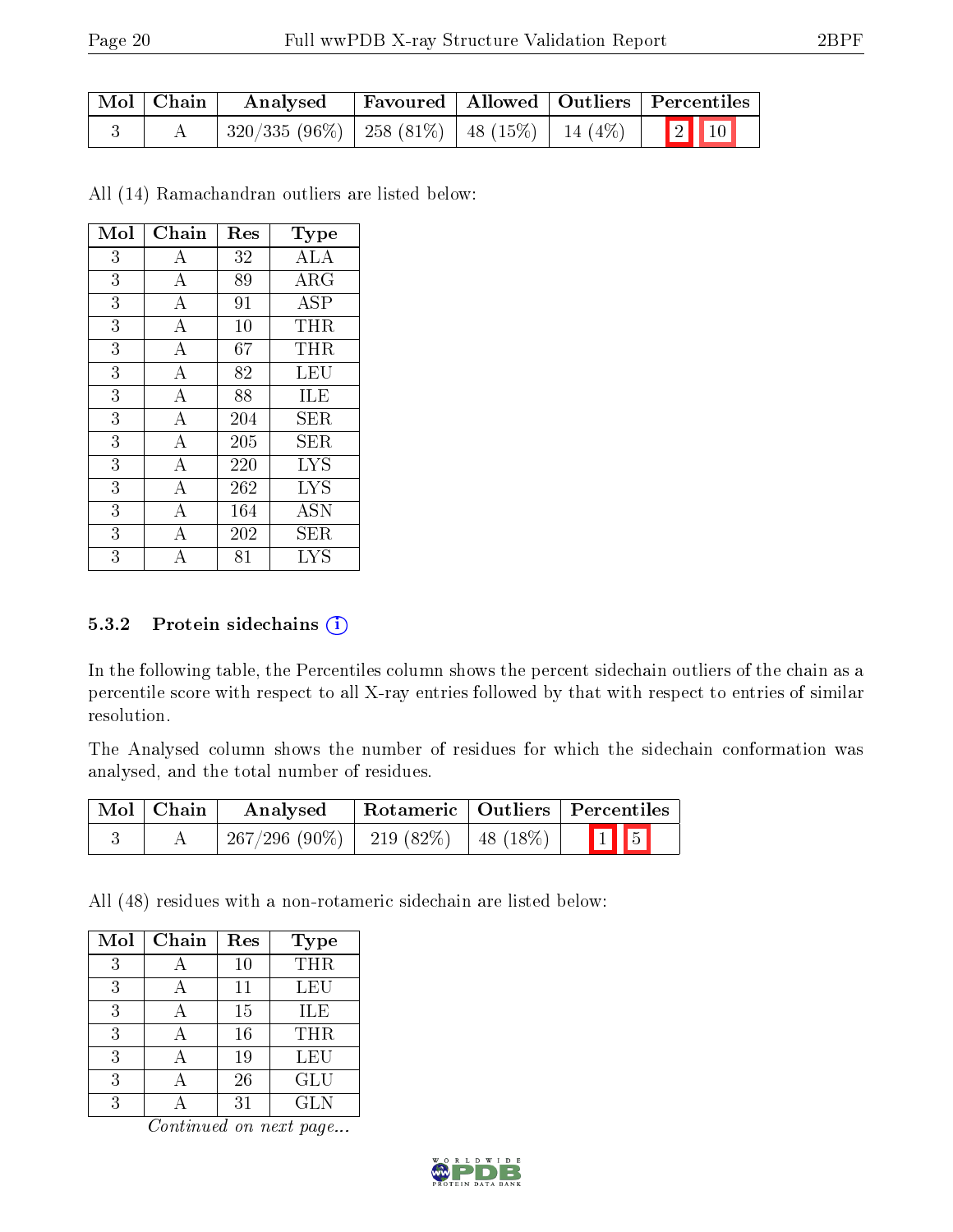| Mol              | Chain                                                                                                                                                                                                                                                                                                                                                                                                                                                                                                             | Res              | ${\bf Type}$                               |
|------------------|-------------------------------------------------------------------------------------------------------------------------------------------------------------------------------------------------------------------------------------------------------------------------------------------------------------------------------------------------------------------------------------------------------------------------------------------------------------------------------------------------------------------|------------------|--------------------------------------------|
| $\overline{3}$   | $\overline{A}$                                                                                                                                                                                                                                                                                                                                                                                                                                                                                                    | $\overline{37}$  | <b>ASN</b>                                 |
| $\overline{3}$   |                                                                                                                                                                                                                                                                                                                                                                                                                                                                                                                   | $39\,$           | $\overline{\text{TYR}}$                    |
| $\overline{3}$   |                                                                                                                                                                                                                                                                                                                                                                                                                                                                                                                   | $\overline{41}$  | $\overline{\text{LYS}}$                    |
| 3                |                                                                                                                                                                                                                                                                                                                                                                                                                                                                                                                   | $\rm 45$         | $\overline{\text{VAL}}$                    |
| $\overline{3}$   |                                                                                                                                                                                                                                                                                                                                                                                                                                                                                                                   | $\overline{65}$  | <b>VAL</b>                                 |
| $\overline{3}$   |                                                                                                                                                                                                                                                                                                                                                                                                                                                                                                                   | $\overline{67}$  | <b>THR</b>                                 |
| $\overline{3}$   |                                                                                                                                                                                                                                                                                                                                                                                                                                                                                                                   | $\overline{77}$  | $\overline{\text{LEU}}$                    |
| $\overline{3}$   |                                                                                                                                                                                                                                                                                                                                                                                                                                                                                                                   | 79               | $\frac{\overline{\text{THR}}}{\text{LEV}}$ |
| 3                |                                                                                                                                                                                                                                                                                                                                                                                                                                                                                                                   | $\overline{85}$  |                                            |
| $\overline{3}$   |                                                                                                                                                                                                                                                                                                                                                                                                                                                                                                                   | $\overline{88}$  | $\frac{1}{\text{ILE}}$ ASP                 |
| $\overline{3}$   |                                                                                                                                                                                                                                                                                                                                                                                                                                                                                                                   | $\overline{92}$  |                                            |
| $\overline{3}$   |                                                                                                                                                                                                                                                                                                                                                                                                                                                                                                                   | $\overline{101}$ | $\frac{\overline{\text{THR}}}{\text{VAL}}$ |
| $\overline{3}$   |                                                                                                                                                                                                                                                                                                                                                                                                                                                                                                                   | $\overline{115}$ |                                            |
| $\overline{3}$   | $\frac{\overline{A}}{\overline{A}}\frac{\overline{A}}{\overline{A}}\frac{\overline{A}}{\overline{A}}\frac{\overline{A}}{\overline{A}}\frac{\overline{A}}{\overline{A}}\frac{\overline{A}}{\overline{A}}\frac{\overline{A}}{\overline{A}}\frac{\overline{A}}{\overline{A}}\frac{\overline{A}}{\overline{A}}\frac{\overline{A}}{\overline{A}}\frac{\overline{A}}{\overline{A}}\frac{\overline{A}}{\overline{A}}\frac{\overline{A}}{\overline{A}}\frac{\overline{A}}{\overline{A}}\frac{\overline{A}}{\overline{A}}$ | $125\,$          | LEU                                        |
| $\overline{3}$   |                                                                                                                                                                                                                                                                                                                                                                                                                                                                                                                   | 127              | $\overline{\text{LYS}}$                    |
| $\overline{3}$   |                                                                                                                                                                                                                                                                                                                                                                                                                                                                                                                   | 128              | $\overline{\mathrm{ASN}}$                  |
| $\overline{3}$   |                                                                                                                                                                                                                                                                                                                                                                                                                                                                                                                   | $\overline{130}$ | $\overline{\text{ASP}}$                    |
| 3                |                                                                                                                                                                                                                                                                                                                                                                                                                                                                                                                   | 133              | <b>ASN</b>                                 |
| 3                |                                                                                                                                                                                                                                                                                                                                                                                                                                                                                                                   | $\overline{156}$ | LEU                                        |
| $\overline{3}$   |                                                                                                                                                                                                                                                                                                                                                                                                                                                                                                                   | 169              | <b>LEU</b>                                 |
| 3                |                                                                                                                                                                                                                                                                                                                                                                                                                                                                                                                   | 173              | <b>TYR</b>                                 |
| $\overline{3}$   |                                                                                                                                                                                                                                                                                                                                                                                                                                                                                                                   | 176              | THR                                        |
| 3                |                                                                                                                                                                                                                                                                                                                                                                                                                                                                                                                   | 177              | <b>VAL</b>                                 |
| $\overline{3}$   |                                                                                                                                                                                                                                                                                                                                                                                                                                                                                                                   | 183              | $\overline{\rm{ARG}}$                      |
| $\overline{3}$   |                                                                                                                                                                                                                                                                                                                                                                                                                                                                                                                   | 193              | <b>VAL</b>                                 |
| $\overline{3}$   |                                                                                                                                                                                                                                                                                                                                                                                                                                                                                                                   | $\overline{194}$ | <b>LEU</b>                                 |
| $\overline{3}$   |                                                                                                                                                                                                                                                                                                                                                                                                                                                                                                                   | 196              | <b>THR</b>                                 |
| $\overline{3}$   |                                                                                                                                                                                                                                                                                                                                                                                                                                                                                                                   | $\overline{205}$ | $\overline{\text{SER}}$                    |
| $\overline{3}$   |                                                                                                                                                                                                                                                                                                                                                                                                                                                                                                                   | $\overline{226}$ | $\overline{\rm ASP}$                       |
| 3                | Α                                                                                                                                                                                                                                                                                                                                                                                                                                                                                                                 | 228              | LEU                                        |
| $\overline{3}$   | $\overline{A}$                                                                                                                                                                                                                                                                                                                                                                                                                                                                                                    | 266              | <b>TYR</b>                                 |
| $\overline{3}$   | $\frac{\overline{A}}{\overline{A}}$                                                                                                                                                                                                                                                                                                                                                                                                                                                                               | 269              | <b>VAL</b>                                 |
| $\boldsymbol{3}$ |                                                                                                                                                                                                                                                                                                                                                                                                                                                                                                                   | 272              | $\overline{PHE}$                           |
| $\overline{3}$   |                                                                                                                                                                                                                                                                                                                                                                                                                                                                                                                   | $\overline{283}$ | $\overline{\rm ARG}$                       |
| $\overline{3}$   | $\frac{\overline{A}}{\overline{A}}$                                                                                                                                                                                                                                                                                                                                                                                                                                                                               | 298              | ILE                                        |
| $\overline{3}$   |                                                                                                                                                                                                                                                                                                                                                                                                                                                                                                                   | $30\overline{1}$ | LEU                                        |
| $\overline{3}$   | $\frac{\overline{A}}{A}$                                                                                                                                                                                                                                                                                                                                                                                                                                                                                          | 311              | <b>LEU</b>                                 |
| 3                |                                                                                                                                                                                                                                                                                                                                                                                                                                                                                                                   | 313              | <b>VAL</b>                                 |
| $\overline{3}$   | $\frac{\overline{A}}{\overline{A}}$                                                                                                                                                                                                                                                                                                                                                                                                                                                                               | 318              | $\overline{\text{ASP}}$                    |
| 3                |                                                                                                                                                                                                                                                                                                                                                                                                                                                                                                                   | 325              | $T\overline{\text{RP}}$                    |
| $\overline{3}$   | $\overline{\rm A}$                                                                                                                                                                                                                                                                                                                                                                                                                                                                                                | $\overline{328}$ | $\overline{\rm{ARG}}$                      |

Some sidechains can be flipped to improve hydrogen bonding and reduce clashes. All (13) such

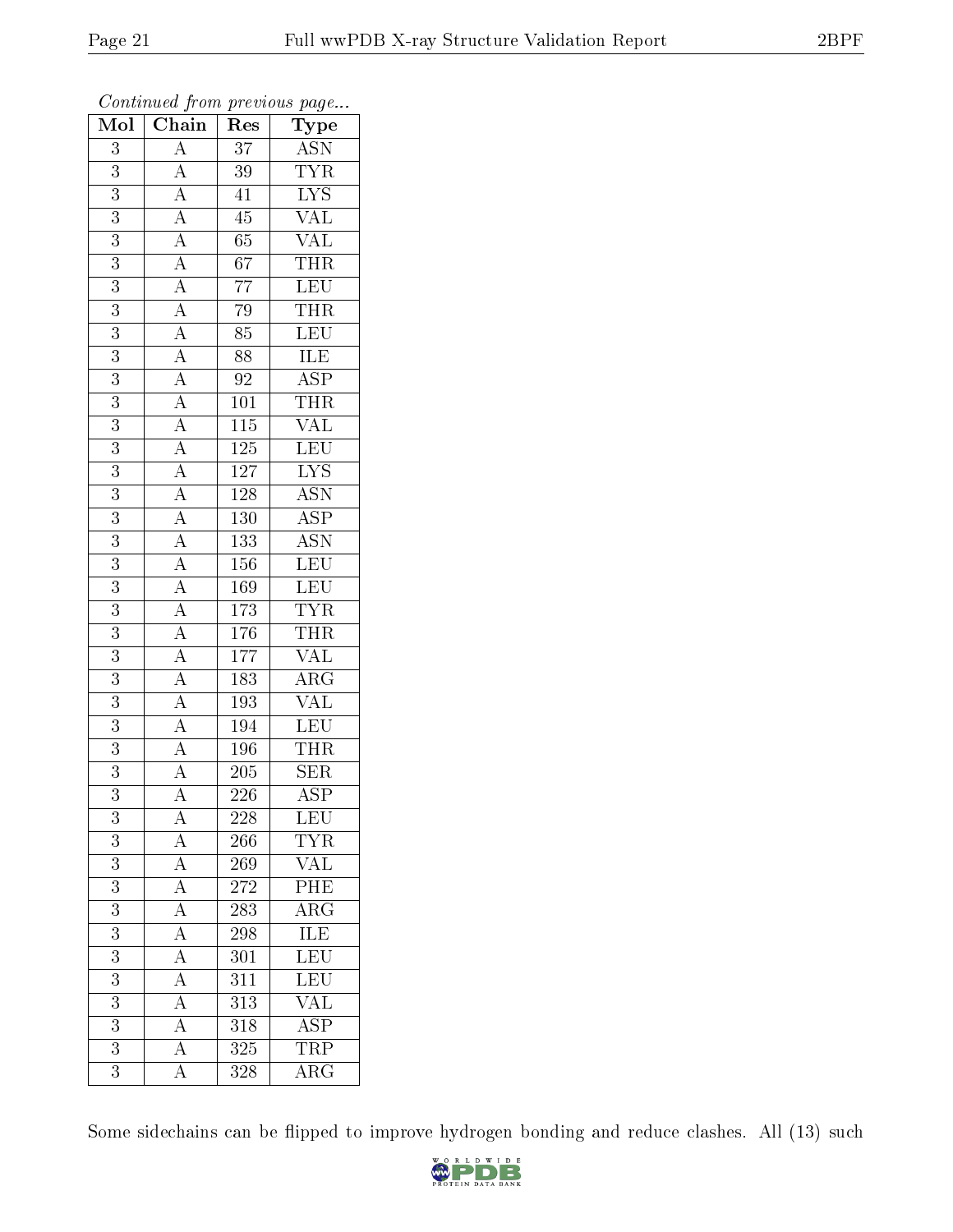sidechains are listed below:

| Mol | ${\rm Chain}$ | Res | Type         |
|-----|---------------|-----|--------------|
| 3   | A             | 12  | <b>ASN</b>   |
| 3   | А             | 31  | <b>GLN</b>   |
| 3   | А             | 51  | HIS          |
| 3   | А             | 128 | <b>ASN</b>   |
| 3   | А             | 133 | <b>ASN</b>   |
| 3   | A             | 136 | <b>GLN</b>   |
| 3   | А             | 164 | ASN          |
| 3   | А             | 199 | <b>ASN</b>   |
| 3   | А             | 252 | HIS          |
| 3   | А             | 264 | GLN          |
| 3   | А             | 281 | <b>ASN</b>   |
| 3   | Α             | 285 | HIS          |
| 3   |               | 324 | $_{\rm GLN}$ |

#### $5.3.3$  RNA  $(i)$

There are no RNA molecules in this entry.

### 5.4 Non-standard residues in protein, DNA, RNA chains (i)

There are no non-standard protein/DNA/RNA residues in this entry.

### 5.5 Carbohydrates (i)

There are no carbohydrates in this entry.

#### 5.6 Ligand geometry (i)

Of 3 ligands modelled in this entry, 2 are monoatomic - leaving 1 for Mogul analysis.

In the following table, the Counts columns list the number of bonds (or angles) for which Mogul statistics could be retrieved, the number of bonds (or angles) that are observed in the model and the number of bonds (or angles) that are defined in the Chemical Component Dictionary. The Link column lists molecule types, if any, to which the group is linked. The Z score for a bond length (or angle) is the number of standard deviations the observed value is removed from the expected value. A bond length (or angle) with  $|Z| > 2$  is considered an outlier worth inspection. RMSZ is the root-mean-square of all Z scores of the bond lengths (or angles).

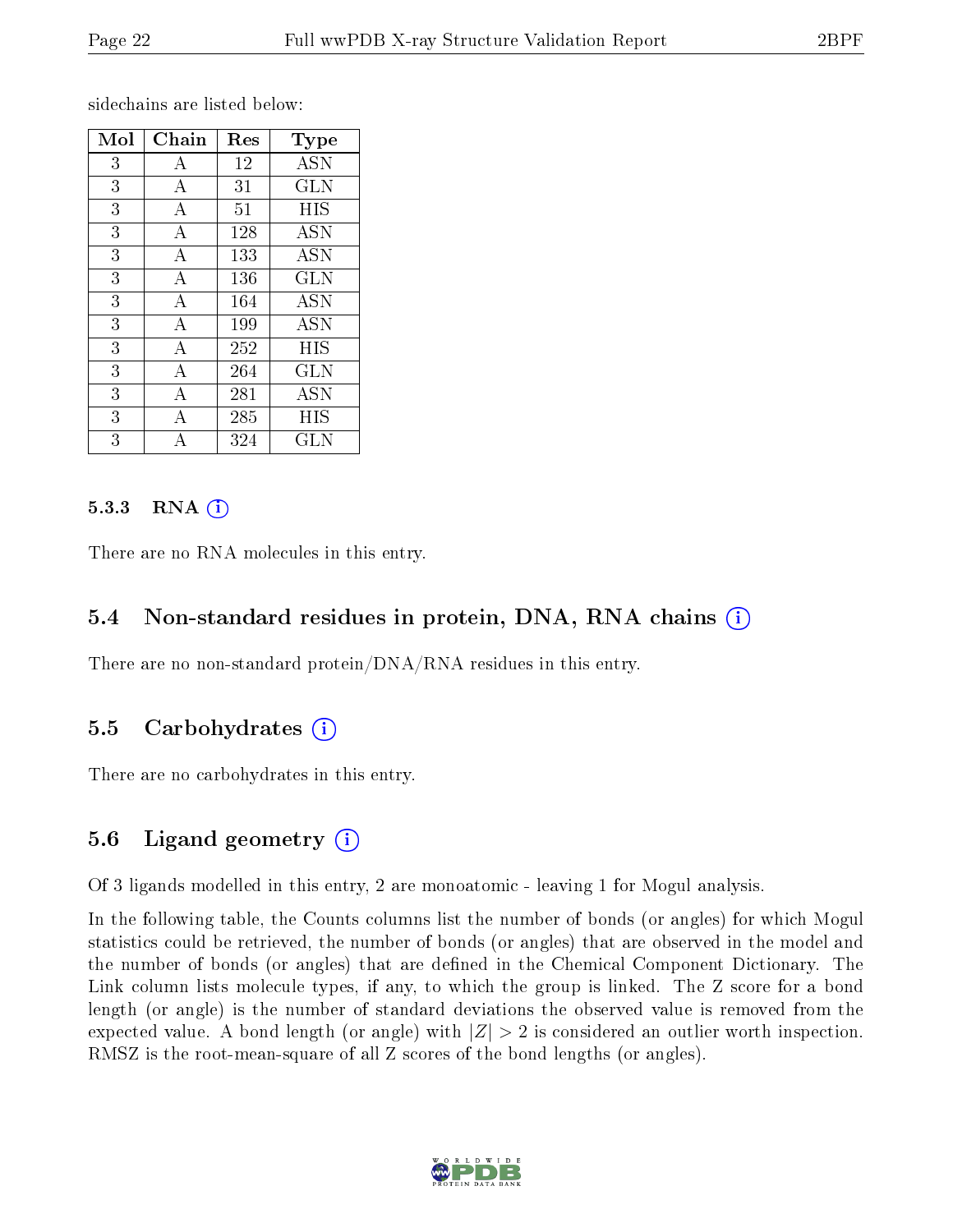|            | $\parallel$ Mol $\parallel$ Type $\parallel$ Chain $\parallel$ Res $\parallel$ |     | $\perp$ Link | Bond lengths |      |                       | Bond angles |  |                                                                   |
|------------|--------------------------------------------------------------------------------|-----|--------------|--------------|------|-----------------------|-------------|--|-------------------------------------------------------------------|
|            |                                                                                |     |              |              |      |                       |             |  | Counts   RMSZ $\mid \#  Z  > 2$   Counts   RMSZ $\mid \#  Z  > 2$ |
| <b>DCT</b> |                                                                                | 338 |              | 22, 28, 28   | 1.27 | 3 $(13\%)$   26,43,43 |             |  | $1.86$   $8(30\%)$                                                |

In the following table, the Chirals column lists the number of chiral outliers, the number of chiral centers analysed, the number of these observed in the model and the number defined in the Chemical Component Dictionary. Similar counts are reported in the Torsion and Rings columns. '-' means no outliers of that kind were identified.

|             |     |                                           | $\mid$ Mol $\mid$ Type $\mid$ Chain $\mid$ Res $\mid$ Link $\mid$ Chirals $\mid$ Torsions | $\parallel$ Rings |
|-------------|-----|-------------------------------------------|-------------------------------------------------------------------------------------------|-------------------|
| $\perp$ DCT | 338 | <b>Service Contract Contract Contract</b> | $\frac{1}{2}/19/31/31$   0/2/2/2                                                          |                   |

All (3) bond length outliers are listed below:

| Mol | Chain   $\text{Res}$   $\text{Type}$ |     |      | $\boldsymbol{\mathrm{Atoms}}$ |         | $\overline{\text{Observed}}(\text{A})$ | Ideal(A) |
|-----|--------------------------------------|-----|------|-------------------------------|---------|----------------------------------------|----------|
|     |                                      | 338 | DCT  | $PG-O2G$                      | -2.75   | .44                                    | .54      |
|     |                                      | 338 | ாமுட | $C6-C5$                       | $-2.72$ | 1.32                                   | .38      |
|     |                                      | 338 |      | $O5'$ -C5'                    | $-2.58$ |                                        |          |

All (8) bond angle outliers are listed below:

| Mol | Chain | Res | Type       | Atoms                                                              | Z       | Observed $(°)$ | $\text{Ideal}({}^o)$ |
|-----|-------|-----|------------|--------------------------------------------------------------------|---------|----------------|----------------------|
| 5   | А     | 338 | <b>DCT</b> | $C3'-C2'-C1'$                                                      | $-4.27$ | 97.84          | 102.78               |
| 5   | А     | 338 | <b>DCT</b> | $C2-N3-C4$                                                         | 3.80    | 120.19         | 116.34               |
| 5   | А     | 338 | <b>DCT</b> | $O4'-C4'-C5'$                                                      | $-3.23$ | 104.19         | 109.52               |
| 5   | А     | 338 | <b>DCT</b> | $C2$ <sup><math>-</math></sup> $C1$ <sup><math>-</math></sup> $N1$ | 3.01    | 118.15         | 112.48               |
| 5   | А     | 338 | <b>DCT</b> | $O2A-PA-O1A$                                                       | 2.78    | 125.98         | 112.24               |
| 5   | А     | 338 | <b>DCT</b> | PB-03A-PA                                                          | $-2.50$ | 124.26         | 132.83               |
| 5   | А     | 338 | <b>DCT</b> | $O5'$ -PA- $O1A$                                                   | $-2.15$ | 100.65         | 109.07               |
| 5   | А     | 338 | <b>DCT</b> | $C4'-O4'-C1'$                                                      | $-2.13$ | 107.80         | 109.81               |

There are no chirality outliers.

All (7) torsion outliers are listed below:

| Mol            | Chain        | Res | Type       | Atoms                         |
|----------------|--------------|-----|------------|-------------------------------|
| $\overline{5}$ | А            | 338 | <b>DCT</b> | $C3'$ - $C4'$ - $C5'$ - $O5'$ |
| 5              | А            | 338 | <b>DCT</b> | $\overline{PB-O3B}$ -PG-O3G   |
| 5              | $\mathsf{A}$ | 338 | <b>DCT</b> | $O4'$ - $C4'$ - $C5'$ - $O5'$ |
| 5              | А            | 338 | <b>DCT</b> | PA-O3A-PB-O1B                 |
| $\overline{5}$ | А            | 338 | <b>DCT</b> | PG-O3B-PB-O2B                 |
| $\frac{5}{2}$  | А            | 338 | <b>DCT</b> | PA-O3A-PB-O2B                 |
| $\frac{5}{2}$  |              | 338 | <b>DCT</b> | PG-O3B-PB-O1B                 |

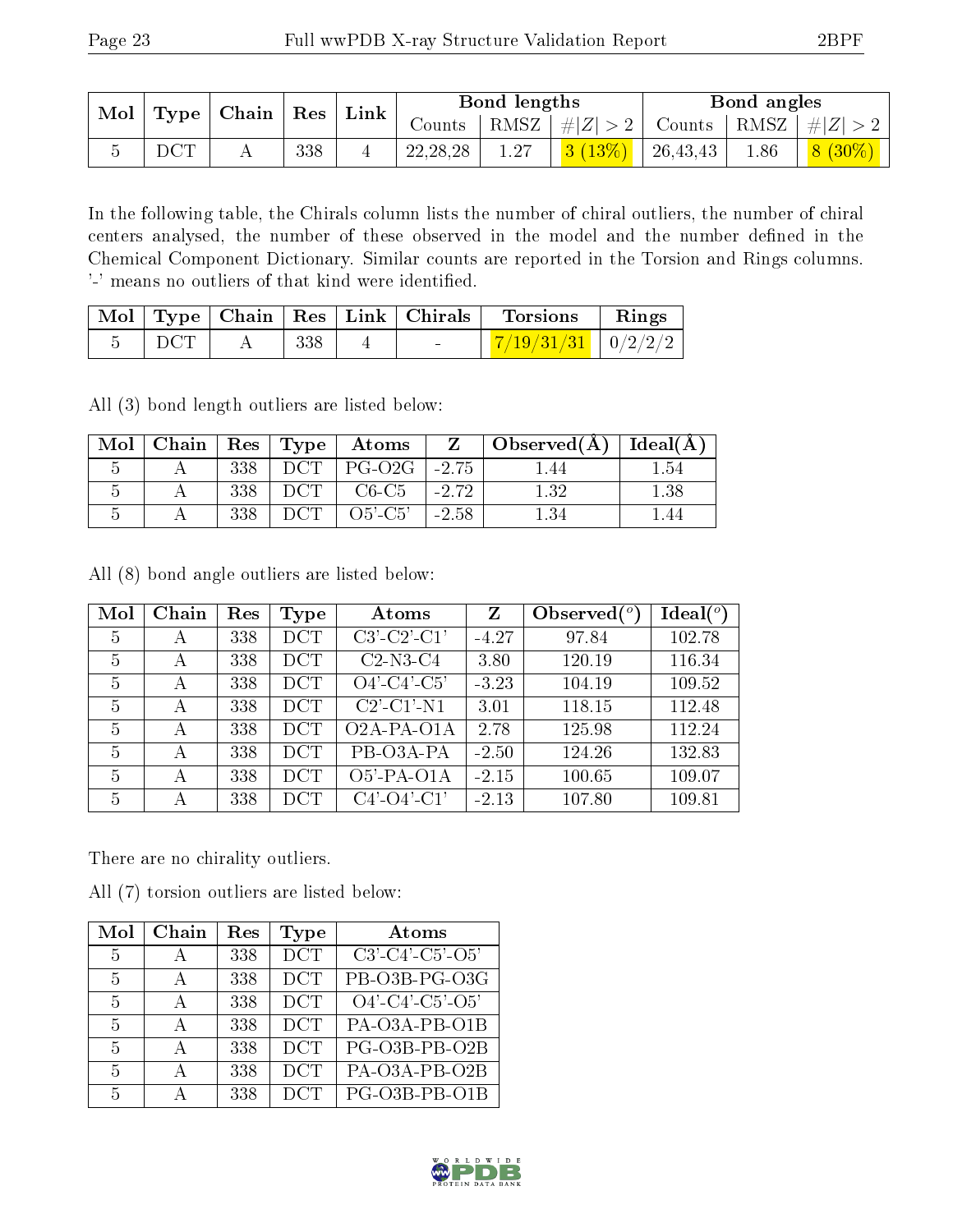There are no ring outliers.

1 monomer is involved in 7 short contacts:

|  |            | $\boxed{\text{Mol}$ Chain   Res   Type   Clashes   Symm-Clashes |
|--|------------|-----------------------------------------------------------------|
|  | $-338$ DCT |                                                                 |

The following is a two-dimensional graphical depiction of Mogul quality analysis of bond lengths, bond angles, torsion angles, and ring geometry for all instances of the Ligand of Interest. In addition, ligands with molecular weight > 250 and outliers as shown on the validation Tables will also be included. For torsion angles, if less then 5% of the Mogul distribution of torsion angles is within 10 degrees of the torsion angle in question, then that torsion angle is considered an outlier. Any bond that is central to one or more torsion angles identified as an outlier by Mogul will be highlighted in the graph. For rings, the root-mean-square deviation (RMSD) between the ring in question and similar rings identified by Mogul is calculated over all ring torsion angles. If the average RMSD is greater than 60 degrees and the minimal RMSD between the ring in question and any Mogul-identified rings is also greater than 60 degrees, then that ring is considered an outlier. The outliers are highlighted in purple. The color gray indicates Mogul did not find sufficient equivalents in the CSD to analyse the geometry.



### 5.7 [O](https://www.wwpdb.org/validation/2017/XrayValidationReportHelp#nonstandard_residues_and_ligands)ther polymers  $(i)$

There are no such residues in this entry.

### 5.8 Polymer linkage issues  $(i)$

There are no chain breaks in this entry.